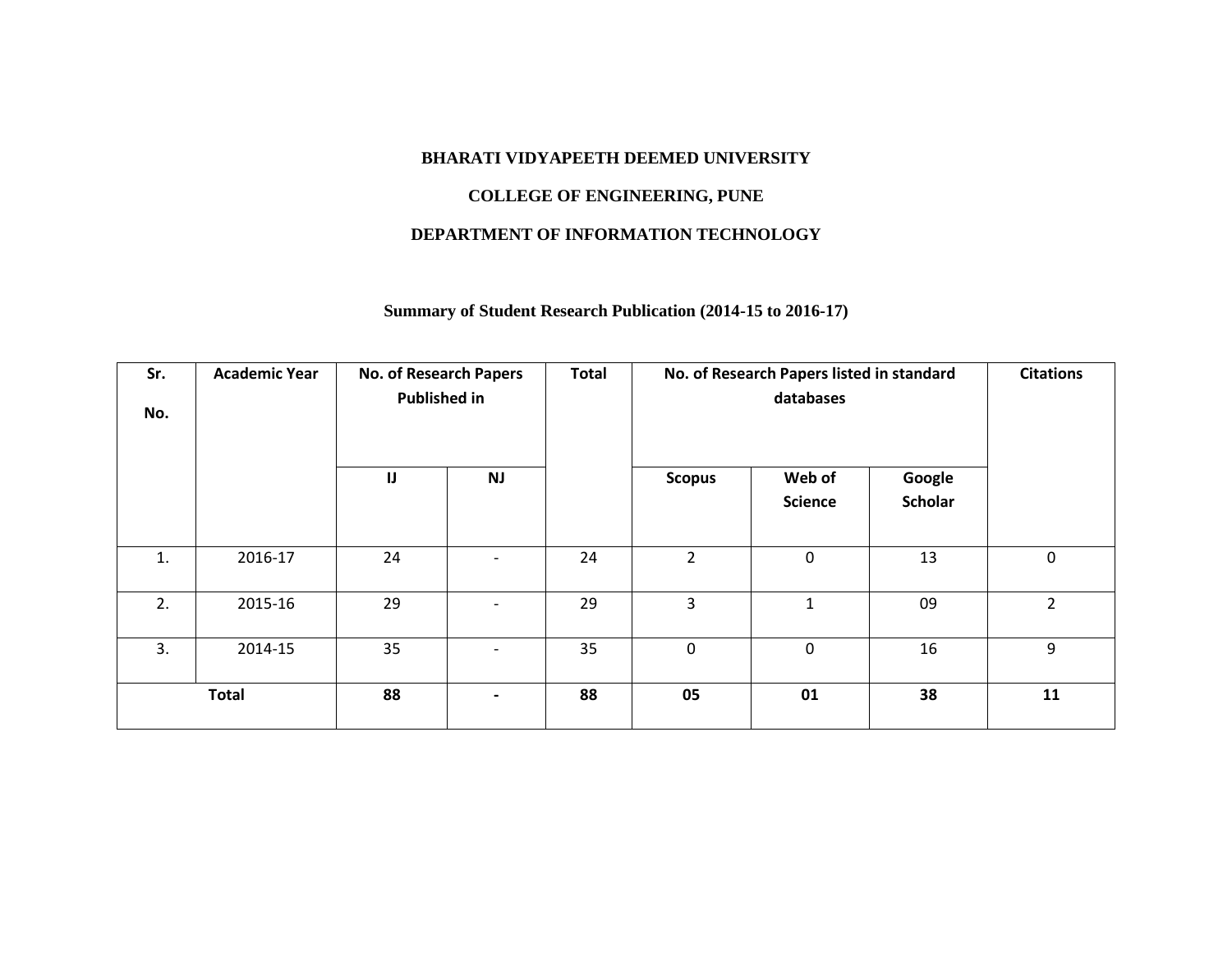### **Academic Year 2016-17 International Journal**

| Sr.<br>No. | Author (s)                                       | <b>Complete Title of</b><br>the Article                                                                                                                 | <b>Title of the Journal</b>                                                                                         | Volume &<br><b>Issue</b>      | Page<br>Nos.     | Month and<br>of<br>Year | <b>ISSN</b>    | Impact<br><b>Factor</b> | <b>Listed In</b> |                                 |                                            | <b>Citatio</b><br><b>ns</b> |
|------------|--------------------------------------------------|---------------------------------------------------------------------------------------------------------------------------------------------------------|---------------------------------------------------------------------------------------------------------------------|-------------------------------|------------------|-------------------------|----------------|-------------------------|------------------|---------------------------------|--------------------------------------------|-----------------------------|
|            |                                                  |                                                                                                                                                         |                                                                                                                     | <b>Number</b>                 |                  | <b>Publication</b>      |                |                         |                  |                                 |                                            |                             |
|            |                                                  |                                                                                                                                                         |                                                                                                                     |                               |                  |                         |                |                         | Scopu<br>S       | Web<br>of<br><b>Scien</b><br>ce | Googl<br>$\mathbf e$<br><b>Schol</b><br>ar |                             |
|            | <b>Swati Goel</b>                                | Re-Defined<br>Requirement<br>Elicitation                                                                                                                | Advances<br>in<br>Science<br>Computer<br>Information<br>and<br>Technology                                           | Volume 04,<br>Issue 01        | Pp:<br>$16-19$   | March 2017              | 2393-<br>9907  | $\sim$                  | $\mathbf N$      | ${\bf N}$                       | $\mathbf N$                                | $\Omega$                    |
| 2.         | Shashi, Priyanka<br>Paygude, Snehal<br>Chaudhary | Novel<br>ensemble<br>for<br>fast<br>tree<br>prediction on data<br>streams                                                                               | International Journal<br>of<br>Engineering<br>Research<br>and<br>Applications                                       | Volume 6<br>Issue 8<br>Part 1 | Pp.<br>51-58     | August<br>2016          | 2248-<br>9622  | 5.011                   | $\mathbf N$      | $\mathbf N$                     | Y                                          | $\Omega$                    |
| 3.         | Rohit<br><b>Malgaonkar</b><br>P. R. Devale       | Optimizing<br>web<br>image search with<br>alternative<br>optimization<br>technique                                                                      | Journal<br>International<br>Application<br>of<br><b>or</b><br>Innovation<br>in<br>$\&$<br>Engineering<br>Management | Volume<br>5.<br>Issue 6       | Pp.<br>$1 - 10$  | June 2016               | 2319<br>4847   | 5.427                   | $\mathbf N$      | $\mathbf N$                     | Y                                          | $\Omega$                    |
| 4.         | <b>Suparna</b><br>Naik,<br>P.A.Jadhav            | Literature Survey<br>on Model Driven<br>Testing-<br>Test<br>Functional<br>Case Generation<br>with Redundancy<br>Check and Model<br>Paradigm<br>Approach | International Journal<br>of New Innovations in<br>&<br>Engineering<br>Technology                                    | Volume<br>6.<br>Issue 3       | Pp.<br>$21 - 26$ | December<br>2016        | 2319-<br>6319  | 4.012                   | $\mathbf N$      | $\mathbf N$                     | Y                                          | $\mathbf{0}$                |
| 5.1        | S.N.Autade,<br>S.Z.Gawali                        | Hybrid Technique<br>Plagiarism<br>for<br>Detection Based<br>Text<br>and<br>on<br>Citation<br>Comparison.                                                | International Journal<br>of Application<br><b>or</b><br>Innovation<br>in<br>$\&$<br>Engineering<br>Management       | Volume 5.<br>Issue 10         | Pp.<br>85-89     | October<br>2016         | 2319 -<br>4847 | 5.427                   | N                | N                               | Y                                          | $\Omega$                    |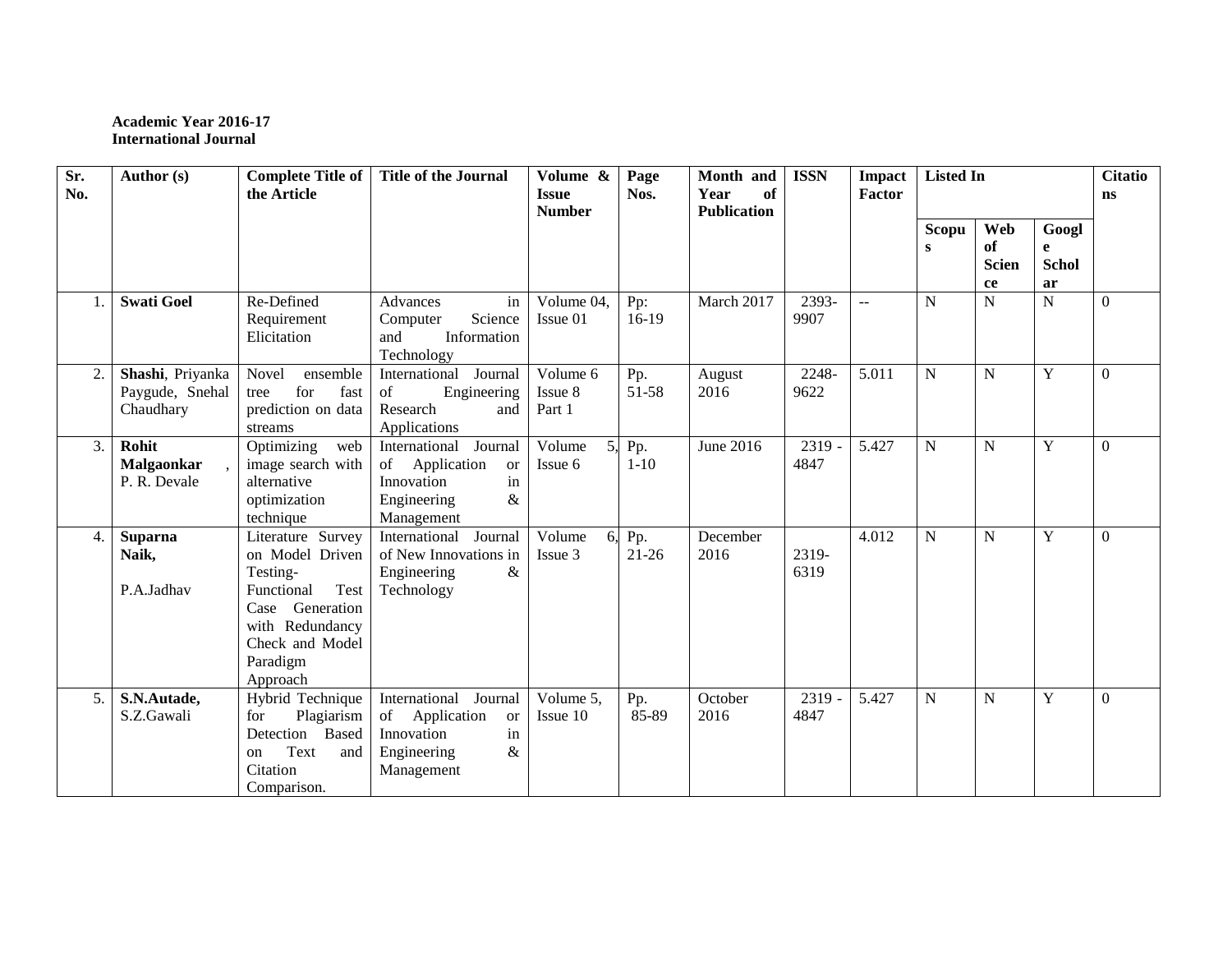| Sr.<br>No. | Author (s)                                                   | <b>Complete Title of</b><br>the Article                                                                                                                                                    | <b>Title of the Journal</b>                                                                                                          | Volume &<br><b>Issue</b><br><b>Number</b> | Page<br>Nos.         | Month and<br>Year<br>of<br><b>Publication</b> | <b>ISSN</b>      | Impact<br>Factor | <b>Listed In</b>   |                                               |                                  | <b>Citatio</b><br>$\mathbf{n}$ s |
|------------|--------------------------------------------------------------|--------------------------------------------------------------------------------------------------------------------------------------------------------------------------------------------|--------------------------------------------------------------------------------------------------------------------------------------|-------------------------------------------|----------------------|-----------------------------------------------|------------------|------------------|--------------------|-----------------------------------------------|----------------------------------|----------------------------------|
|            |                                                              |                                                                                                                                                                                            |                                                                                                                                      |                                           |                      |                                               |                  |                  | Scopu<br>${\bf S}$ | Web<br>of<br><b>Scien</b><br>${\bf c}{\bf e}$ | Googl<br>e<br><b>Schol</b><br>ar |                                  |
| 6.         | S.D.Sapate,<br>S.Z.Gawali                                    | Analysis<br>of<br>Region<br><b>Based</b><br>Image Retrival for<br>Image Plagiarism<br>Detection                                                                                            | International<br>Journal<br>Application<br>of<br><b>or</b><br>$\operatorname{in}$<br>Innovation<br>Engineering<br>$\&$<br>Management | Volume 5,<br>Issue 12                     | Pp.<br>18-23         | December<br>2016                              | $2319 -$<br>4847 | 5.427            | $\mathbf N$        | $\mathbf N$                                   | $\overline{Y}$                   | $\boldsymbol{0}$                 |
| 7.         | <b>Mahadik</b><br>p.,<br>Bhattacharyya<br>D., Kim H.-J.      | Techniques<br>for<br>Automated<br>Test<br>Cases Generation:<br>A Review                                                                                                                    | International<br>Journal<br>Software<br>of<br>Engineering and its<br>Applications                                                    | Volume 10,<br>Issue 12                    | Pp.<br>$13 - 20$     | 2016                                          | 1738-<br>9984    | 0.54             | Y                  | N                                             | Y                                | $\overline{0}$                   |
| 8.         | Supriya S. Patil,<br>Pramod<br>A<br>S.D.<br>Jadhav,<br>Joshi | Test<br>Functional<br>Generation<br>Case<br>based on Model<br>Testing<br>Driven<br>using FSM and<br><b>UML</b><br>Activity<br>Diagram                                                      | International Journal<br>of<br>Advanced<br>Research in Computer<br>Science                                                           | Volume 8,<br>Issue 5,                     | Pp:<br>1527-<br>1530 | May-June<br>2017                              | 0976-<br>5697    | 5.845            | N                  | N                                             | Y                                | $\Omega$                         |
| 9.         | Autade,<br>S.N.,<br>Gawali,<br>S.Z.,<br>Thakore, D.M.        | <b>EMAS</b><br>Framework<br>for<br>Text Plagiarism<br>Detection<br>(Evolutionary<br>Multi-Agent<br>System)                                                                                 | International<br>Journal<br>of<br>Applied<br><b>Engineering Research</b>                                                             | Volume 12,<br>Issue 8                     | Pp.<br>1584-<br>1590 | 2017                                          | 0973-<br>4562    | 0.13             | $\mathbf Y$        | $\mathbf N$                                   | $\mathbf Y$                      | $\boldsymbol{0}$                 |
|            | $\overline{C}$ .<br>10. Harshada<br>Mandhare,<br>S.R.Idate   | Comparative<br>Analysis<br>with<br>Implementation of<br>Cluster<br>Based,<br>Based,<br>Distance<br>and<br>Density<br>Outlier<br><b>Based</b><br>Detection<br>Techniques using<br>Different | International Journal<br>Advanced<br>of<br>Research in Computer<br>Science (IJARCS)                                                  | Volume 8,<br>Issue. 04                    | Pp.<br>1349-<br>1355 | June-2017                                     | 0976-<br>5697    | 5.00             | $\mathbf N$        | N                                             | Y                                | $\overline{0}$                   |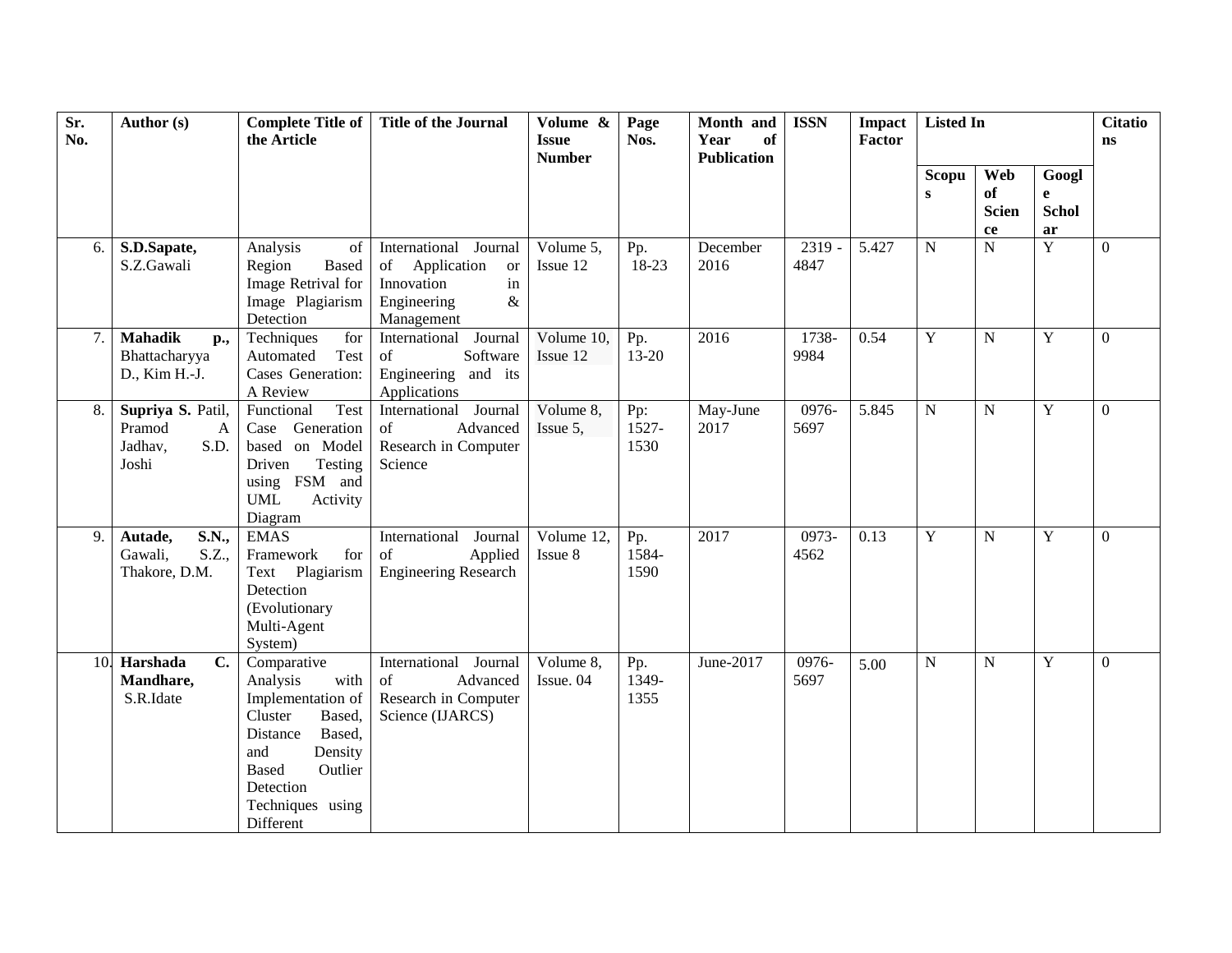| Sr.<br>No. | Author (s)                                                                                              | <b>Complete Title of</b><br>the Article                                                  | <b>Title of the Journal</b>                                                                                  | Volume &<br><b>Issue</b><br><b>Number</b> | Page<br>Nos.           | Month and<br>of<br>Year<br><b>Publication</b> | <b>ISSN</b>      | Impact<br>Factor | <b>Listed In</b>  |                                 |                                  | <b>Citatio</b><br><b>ns</b> |
|------------|---------------------------------------------------------------------------------------------------------|------------------------------------------------------------------------------------------|--------------------------------------------------------------------------------------------------------------|-------------------------------------------|------------------------|-----------------------------------------------|------------------|------------------|-------------------|---------------------------------|----------------------------------|-----------------------------|
|            |                                                                                                         |                                                                                          |                                                                                                              |                                           |                        |                                               |                  |                  | <b>Scopu</b><br>S | Web<br>of<br><b>Scien</b><br>ce | Googl<br>e<br><b>Schol</b><br>ar |                             |
|            |                                                                                                         | Healthcare<br>Datasets                                                                   |                                                                                                              |                                           |                        |                                               |                  |                  |                   |                                 |                                  |                             |
|            | 11. Kavita<br>S.<br>Shevale,<br>G.V.Bhole                                                               | Probabilistic<br>Theshold Query<br>Uncertain<br>on<br>Data Using SVM                     | International Journal<br>Advanced<br>of<br>Research in Computer<br>Science                                   | Volume 8,<br>Issue 05                     | Pp.<br>1967-<br>1969   | June 2017                                     | 0976-<br>5697    | 5.00             | N                 | N                               | $\mathbf Y$                      | $\theta$                    |
| 12.        | Kavita<br>S.<br>Shevale,<br>G.V.Bhole                                                                   | Literature Review<br>Probabilistic<br>on<br>Theshold<br>Query<br>Uncertain<br>on<br>Data | International Journal<br>of Current Research                                                                 | Volume 9,<br>Issue 6                      | Pp.<br>52482-<br>52484 | June - 2017                                   | 0975-<br>833X    | 3.53             | N                 | N                               | $\mathbf N$                      | $\overline{a}$              |
|            | 13. Supriya Patil,<br>P.A.Jadhav                                                                        | <b>Literature Review</b><br>on Model Based<br>Software Testing<br>Techniques             | International Journal<br>of Current Research                                                                 | Volume 9,<br>Issue 6                      | Pp.<br>51827-<br>51829 | June 2017                                     | 0975-<br>833X    | 3.53             | $\mathbf N$       | N                               | $\mathbf N$                      | $\overline{a}$              |
|            | 14. Anusha Pammi,<br>S.P.Medhane                                                                        | Trapping of Stego<br>Images on The<br><b>Basis of Statistical</b><br>Evidences           | International Journal<br>of<br>Advanced<br>Research in Computer<br>Science                                   | Volume 8,<br>Issue 05,                    | Pp.<br>2003-<br>2006   | June-2017                                     | 0976-<br>5697    | 5.00             | $\mathbf N$       | N                               | Y                                | $\Omega$                    |
| 15.        | <b>Shrikant</b><br>Prakash Malge,<br>Snehal<br>Chaudhary,<br>Priyanka<br>Paygude, Shrikal<br>a Deshmukh | Dynamic<br>Policy Update of<br>Cloud for<br>File<br>Access                               | International<br>Journal<br>Recent<br>And<br>on<br>Innovation Trends in<br>Computing<br>and<br>Communication | Volume 5<br>Issue 6                       | Pp.<br>757-761         | June-2017                                     | $2321 -$<br>8169 | 5.837            | N                 | $\overline{N}$                  | $\mathbf N$                      | $\overline{\phantom{a}}$    |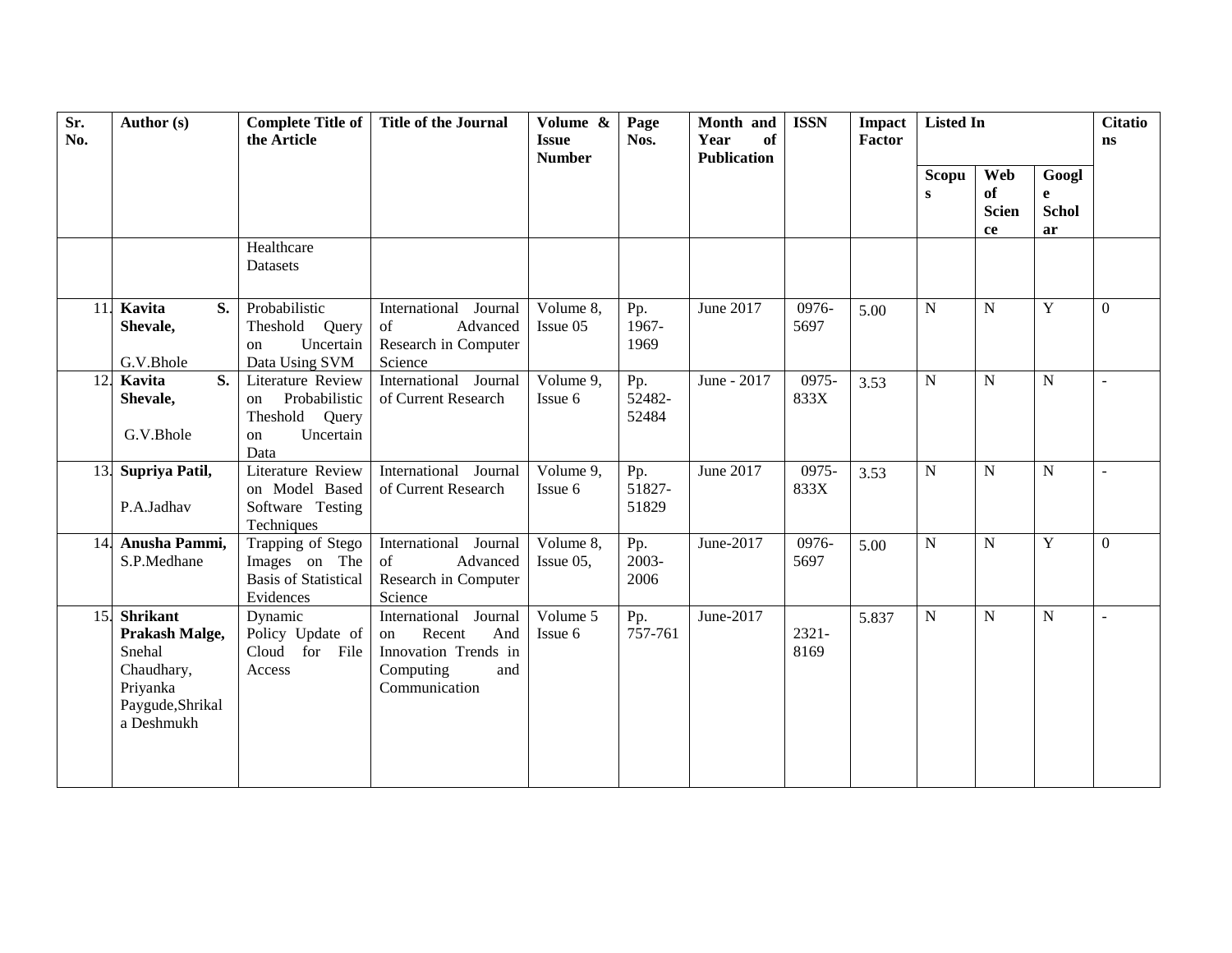| Sr.<br>No. | Author (s)                                                                                                                              | <b>Complete Title of</b><br>the Article                                                                               | <b>Title of the Journal</b>                                                                                                        | Volume &<br><b>Issue</b><br><b>Number</b> | Page<br>Nos.        | Month and<br>of<br>Year<br><b>Publication</b> | <b>ISSN</b>                         | <b>Impact</b><br>Factor | <b>Listed In</b>  |                                 |                                  | <b>Citatio</b><br><b>ns</b> |
|------------|-----------------------------------------------------------------------------------------------------------------------------------------|-----------------------------------------------------------------------------------------------------------------------|------------------------------------------------------------------------------------------------------------------------------------|-------------------------------------------|---------------------|-----------------------------------------------|-------------------------------------|-------------------------|-------------------|---------------------------------|----------------------------------|-----------------------------|
|            |                                                                                                                                         |                                                                                                                       |                                                                                                                                    |                                           |                     |                                               |                                     |                         | <b>Scopu</b><br>S | Web<br>of<br><b>Scien</b><br>ce | Googl<br>e<br><b>Schol</b><br>ar |                             |
|            | 16. Shrikant<br>Prakash Malge,<br>Snehal<br>Chaudhary,<br>Priyanka<br>Paygude                                                           | Secure and Policy<br>Update<br>Method<br>Big<br>Data<br>on<br>Access in Cloud<br>Storage                              | <b>IOSR-Journal</b><br>of<br>Computer<br>Engineering                                                                               | Volume 19,<br>Issue 3,<br>Ver. III        | $48 -$<br>Pp.<br>52 | May-June<br>2017                              | <b>ISSN</b><br>NO:<br>2278-<br>0661 | 3.712                   | N                 | $\overline{N}$                  | $\overline{N}$                   | $\overline{a}$              |
| 17.        | Shubham<br>Gupta;<br><b>Maneesh</b><br>Ranjan; T. B.<br>Patil; Supriya C.<br>Sawant                                                     | Controlling<br>Traffic<br>Congestion<br>in<br>Metro City<br>by<br><b>Exercising Mobile</b><br>Accelerometer<br>Sensor | <b>IJCSN</b><br>International<br>Journal of Computer<br>Science and Network,                                                       | Volume 6,<br>Issue 3                      | Pp:362-<br>367      | June 2017                                     | <b>ISSN</b><br>2277-<br>5420        | 1.5                     | N                 | N                               | N                                | $\overline{a}$              |
| 18.        | Shubham<br>Bhatnagar,<br>Shubham<br>Upadhyay,<br>Surya Prakash<br>Gupta, Prof. G.<br>V.<br>Bhole,<br>Piyush Singh                       | Textural<br>Image<br>Style<br>Transfer<br>using<br>Neural<br>Network                                                  | Journal<br>International<br>of<br>Advanced<br>Research in Computer<br>Science and Software<br>Engineering                          | Volume<br>7,<br>Issue<br>5                | Pp:163<br>$-65$     | May 2017                                      | 2277<br>128X                        |                         | N                 | $\mathbf N$                     | ${\bf N}$                        | $\overline{\phantom{a}}$    |
| 19.        | Ishitaa<br>Narwane,<br>Nishu Gupta,<br>Ms.<br>Rashmi,<br>Shrikala<br>Deshmukh<br>Snehal<br>Ms<br>Chaudhary<br>Priyanka<br>Ms<br>Paygude | M-learning<br>The current and<br>future status of<br>M-learning                                                       | <b>IRACST</b><br><b>International Journal</b><br>of<br>Computer<br>Science<br>and<br>Information<br>Technology<br>$\&$<br>Security | Volume<br>7,<br>Issue 3                   | Pp:6-<br>11         | May-June<br>2017                              | 2249-<br>9555                       |                         | $\mathbf N$       | $\mathbf N$                     | N                                | $\sim$                      |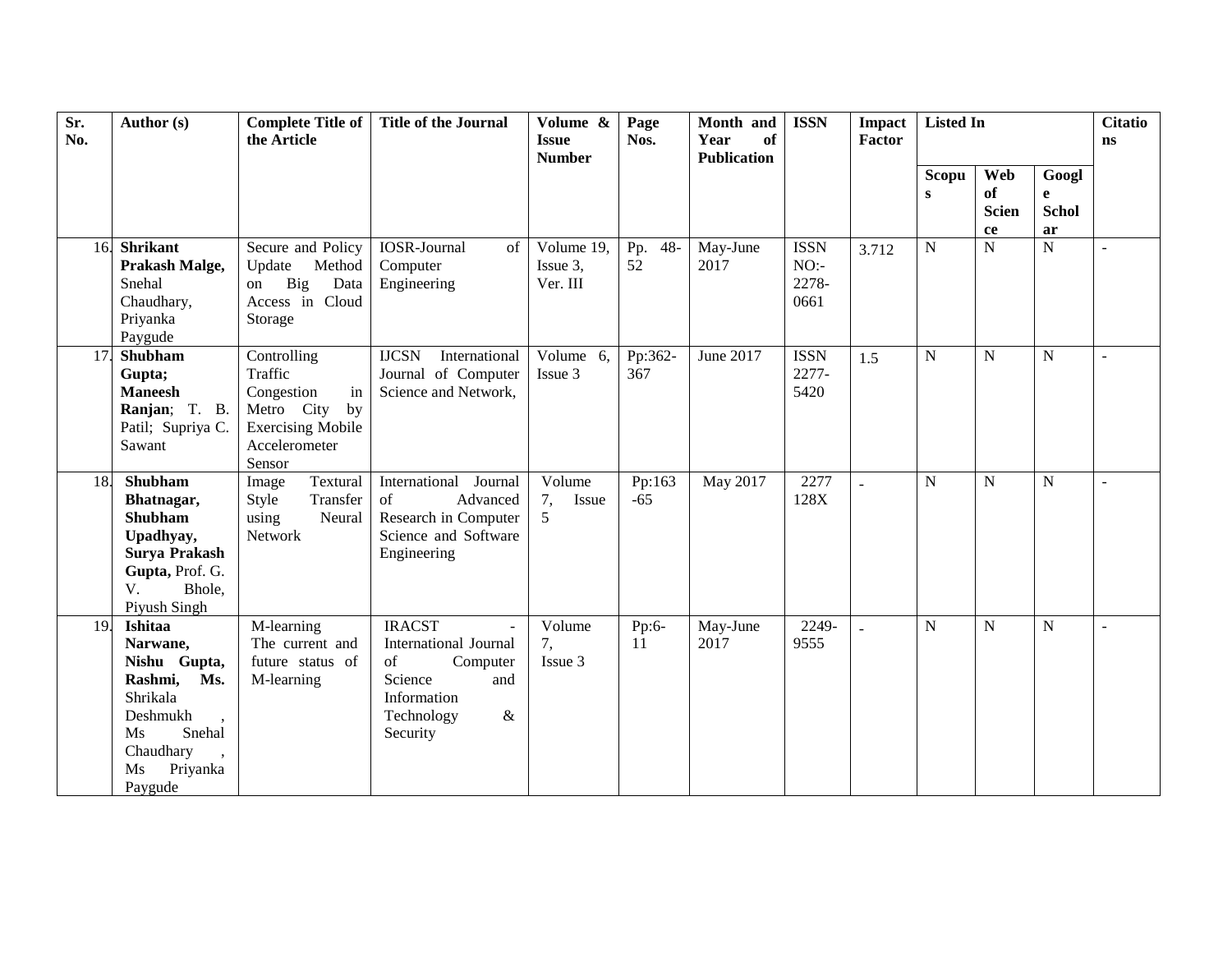| Sr.<br>No. | Author (s)                                                                                                                                                                                         | <b>Complete Title of</b><br>the Article                                            | <b>Title of the Journal</b>                                                                                                  | Volume &<br><b>Issue</b><br><b>Number</b> | Page<br>Nos.     | Month and<br>Year<br>of<br><b>Publication</b> | <b>ISSN</b>                     | Impact<br><b>Factor</b> | <b>Listed In</b>      |                                               |                                             | <b>Citatio</b><br>ns |
|------------|----------------------------------------------------------------------------------------------------------------------------------------------------------------------------------------------------|------------------------------------------------------------------------------------|------------------------------------------------------------------------------------------------------------------------------|-------------------------------------------|------------------|-----------------------------------------------|---------------------------------|-------------------------|-----------------------|-----------------------------------------------|---------------------------------------------|----------------------|
|            |                                                                                                                                                                                                    |                                                                                    |                                                                                                                              |                                           |                  |                                               |                                 |                         | Scopu<br>$\mathbf{s}$ | Web<br>of<br><b>Scien</b><br>${\bf c}{\bf e}$ | Googl<br>$\mathbf{e}$<br><b>Schol</b><br>ar |                      |
| 20.        | Ayush<br>Agarwal,<br>Rishabh Bajaj<br>Rachit<br><b>Sharma</b><br>$\overline{\phantom{a}}$<br>Shubham<br>Dubey, Ms.<br>Shrikala<br>Deshmukh<br>Ms<br>Snehal<br>Chaudhary, Ms<br>Priyanka<br>Paygude | Voting<br>Online<br>Portal Based On<br>Aadhaar<br>Card<br>Verification             | International Journal<br>of<br>Computer<br>Engineering<br>and<br>Application                                                 | Volume<br>11<br>Issue 7                   | Pp:<br>57-62     | May 2017                                      | <b>ISSN</b><br>$2321 -$<br>3469 | $\overline{a}$          | $\mathbf N$           | $\mathbf N$                                   | $\overline{N}$                              | $\blacksquare$       |
| 21.        | <b>Simran</b><br>Lalwani,<br>Tanmay Dixit,<br>Ghandhrva<br>Malhotra,<br>Abhimanyu,<br>Shrikala<br>Deshmukh,<br>Snehal<br>Chaudhary,<br>Priyanka<br>Paygude                                         | Optimal<br>Enhancement of<br>Location Aware<br>Spatial<br>Keyword Cover            | <b>International Journal</b><br>of<br>Advanced<br>Research<br>in<br>Science<br>Computer<br>and<br>Electronics<br>Engineering | Volume<br>6,<br>Issue 6                   | Pp:<br>73-77     | June 2017                                     | 2277<br>$-9043$                 | $\overline{a}$          | $\mathbf N$           | $\mathbf N$                                   | Y                                           | $\Omega$             |
| 22.        | <b>Nikhil</b><br>Raj,<br>Vikas Kumar,<br>E.<br>Ashwini<br>Kumar,<br>Swapnil<br>Dharu,<br>Shrikala<br>M.<br>Deshmukh                                                                                | Proposed<br>System<br>on<br>PC<br>Remote<br>Locking System<br>via<br>Android Phone | International Journal<br>of<br>Advanced<br>Research<br>in<br>Science<br>Computer<br>Software<br>and<br>Engineering           | Volume 7,<br>Issue 4                      | Pp:188<br>$-192$ | April 2017                                    | 2277<br>128X                    |                         | $\overline{N}$        | $\mathbf N$                                   | $\mathbf N$                                 | $\sim$               |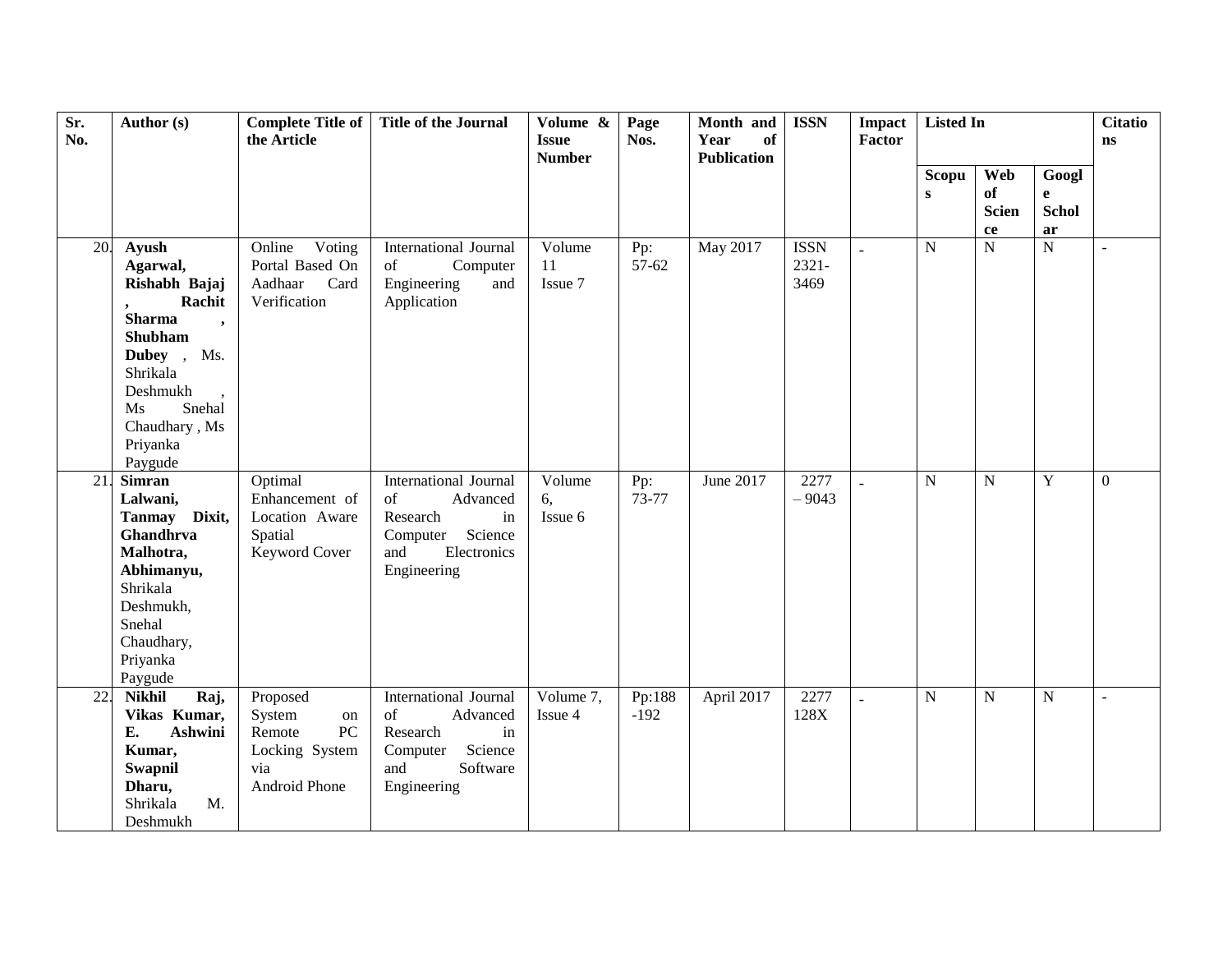| Sr.<br>No. | Author (s)                                                                                                                                                           | <b>Complete Title of</b><br>the Article                                                                           | <b>Title of the Journal</b>                                                               | Volume &<br><b>Issue</b><br><b>Number</b> | Page<br>Nos.              | Month and<br>of<br>Year<br><b>Publication</b> | <b>ISSN</b>                                   | <b>Impact</b><br>Factor | <b>Listed In</b> |                                 |                                  | <b>Citatio</b><br>$\mathbf{n}$ s |
|------------|----------------------------------------------------------------------------------------------------------------------------------------------------------------------|-------------------------------------------------------------------------------------------------------------------|-------------------------------------------------------------------------------------------|-------------------------------------------|---------------------------|-----------------------------------------------|-----------------------------------------------|-------------------------|------------------|---------------------------------|----------------------------------|----------------------------------|
|            |                                                                                                                                                                      |                                                                                                                   |                                                                                           |                                           |                           |                                               |                                               |                         | Scopu<br>s       | Web<br>of<br><b>Scien</b><br>ce | Googl<br>e<br><b>Schol</b><br>ar |                                  |
| 23.        | Siddharth<br><b>Agarwal</b> , Yash<br>Omer, T. B.<br>Patil<br>and<br>$\mathbf{C}$ .<br>Supriya<br>Sawant                                                             | Solar<br>Panel<br>Cells as Power<br>Source and Li-Fi<br>Data<br>Nodes Integrated<br>Solar<br>with<br>Concentrator | (IJEACS)<br>International Journal<br>of Engineering and<br>Applied<br>Computer<br>Science | Volume:<br>02,<br>Issue: 05               | Pp:<br>$172 -$<br>175     | May 2017                                      | ISBN:<br>$978 - 0 -$<br>995707<br>$5 - 6 - 6$ |                         | N                | N                               | Y                                | $\theta$                         |
| 24.        | <b>Mayank</b><br>Thaldi,<br><b>Shubham</b><br>Jain, Mangesh<br>Biradar,<br>Jha,<br>Akash<br>Snehal<br>Chaudhary,<br>Shreekala<br>Deshmukh and<br>Priyanka<br>Paygude | Use Of<br>Data<br>To<br>Clustering<br><b>Enhance Student</b><br>Teacher<br>And<br>Performance                     | International Journal<br>of<br>Development<br>Research                                    | Volume<br>07, Issue<br>06                 | Pp.129<br>$97 -$<br>12999 | June 2017                                     | 2230-<br>9926                                 |                         | N                | N                               | N                                | $\overline{\phantom{a}}$         |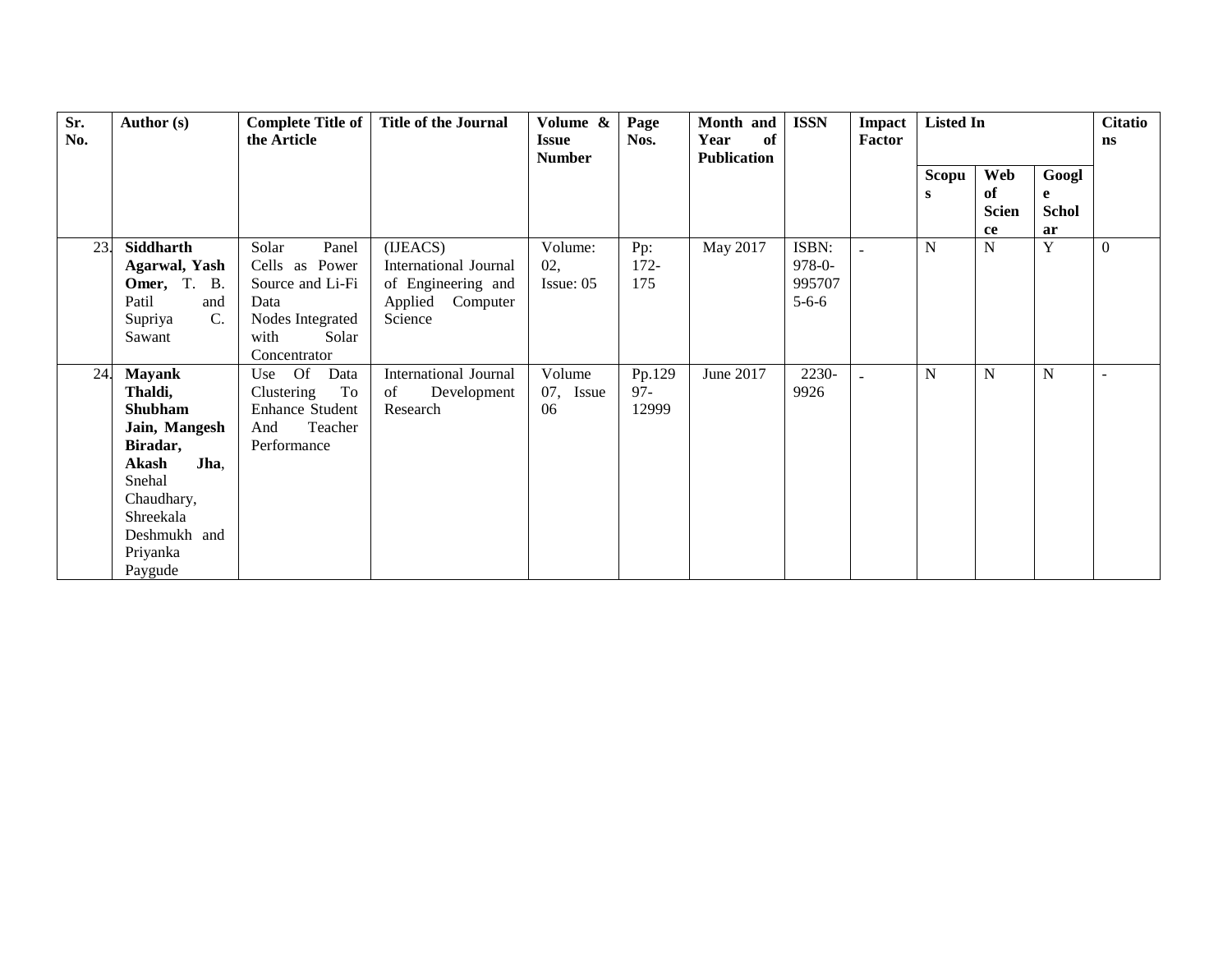#### **Academic Year 2015-16 International Journal**

| Sr. | Author (s)    | <b>Complete Title</b> | Title of the   | <b>Volum</b> | Page    | <b>Month and</b>   | <b>ISSN</b> | <b>Impact</b> | <b>Listed In</b> |                |                | <b>Cit</b>     |
|-----|---------------|-----------------------|----------------|--------------|---------|--------------------|-------------|---------------|------------------|----------------|----------------|----------------|
| No. |               | of the Article        | <b>Journal</b> | e &          | Nos.    | Year of            |             | Factor        |                  |                |                | ati            |
|     |               |                       |                | <b>Issue</b> |         | <b>Publication</b> |             |               | <b>Scopus</b>    | Web of         | Google         | ona            |
|     |               |                       |                | <b>Numb</b>  |         |                    |             |               |                  | <b>Science</b> | Schola         | S              |
|     |               |                       |                | er           |         |                    |             |               |                  |                | r              |                |
| 1.  | Amol B.       | <b>Brain Tumor</b>    | International  | Vol. 4,      | Pp:435  | October 2015       | 2278-       | 4.582         | $\mathbf N$      | ${\bf N}$      | Y              | $\overline{0}$ |
|     | <b>Shinde</b> | Disease               | Journal of     | Issue        | $-437$  |                    | 1021        |               |                  |                |                |                |
|     | Prof. P. R.   | Identification        | Advanced       | 10           |         |                    |             |               |                  |                |                |                |
|     | Devale        | <b>Using GNSWF</b>    | Research in    |              |         |                    |             |               |                  |                |                |                |
|     |               | - Based Feature       | Computer and   |              |         |                    |             |               |                  |                |                |                |
|     |               | <b>Extraction</b> and | Communicatio   |              |         |                    |             |               |                  |                |                |                |
|     |               | <b>Random Forest</b>  | n Engineering  |              |         |                    |             |               |                  |                |                |                |
|     |               | Classifiers           |                |              |         |                    |             |               |                  |                |                |                |
| 2.  | Mr.           | Software              | International  | Volum        | Pp:     | October 2015       | $(P)$ :     | 5.618         | $\mathbf N$      | $\mathbf N$    | $\mathbf N$    | $\overline{a}$ |
|     | T.B.Patil.    | Improvement           | Journal of     | e 03,        | 10110-  |                    | 2320-       |               |                  |                |                |                |
|     | Prof. Dr.     | Model based on        | Innovative     | Issue        | 10116   |                    | 9798        |               |                  |                |                |                |
|     | S.D.Joshi     | Complexity            | Research in    | 10           |         |                    | $(O)$ :     |               |                  |                |                |                |
|     |               | Optimization          | Computer and   |              |         |                    | 2320-       |               |                  |                |                |                |
|     |               | for IT Industry       | Communicatio   |              |         |                    | 9801        |               |                  |                |                |                |
|     |               |                       | n Engineering  |              |         |                    |             |               |                  |                |                |                |
| 3.1 | Mrs.          | Specific              | International  | Volum        | $Pp$ .: | November           | 2319-       | 5.611         | $\mathbf N$      | $\mathbf N$    | $\overline{Y}$ | $\overline{0}$ |
|     | <b>Snehal</b> | <b>Personal Alias</b> | Journal of     | $e04$ ,      | 2503-   | 2015               | 7064        |               |                  |                |                |                |
|     | <b>Sachin</b> | Withdrawal            | Science and    | <b>Issue</b> | 2506    |                    |             |               |                  |                |                |                |
|     | <b>Shinde</b> | from Web and          | Research       | 11           |         |                    |             |               |                  |                |                |                |
|     |               | Clustering of         | (ISR)          |              |         |                    |             |               |                  |                |                |                |
|     | Prof. P.R.    | Similar Web           |                |              |         |                    |             |               |                  |                |                |                |
|     | Devale        | Documents             |                |              |         |                    |             |               |                  |                |                |                |
|     |               |                       |                |              |         |                    |             |               |                  |                |                |                |
|     |               |                       |                |              |         |                    |             |               |                  |                |                |                |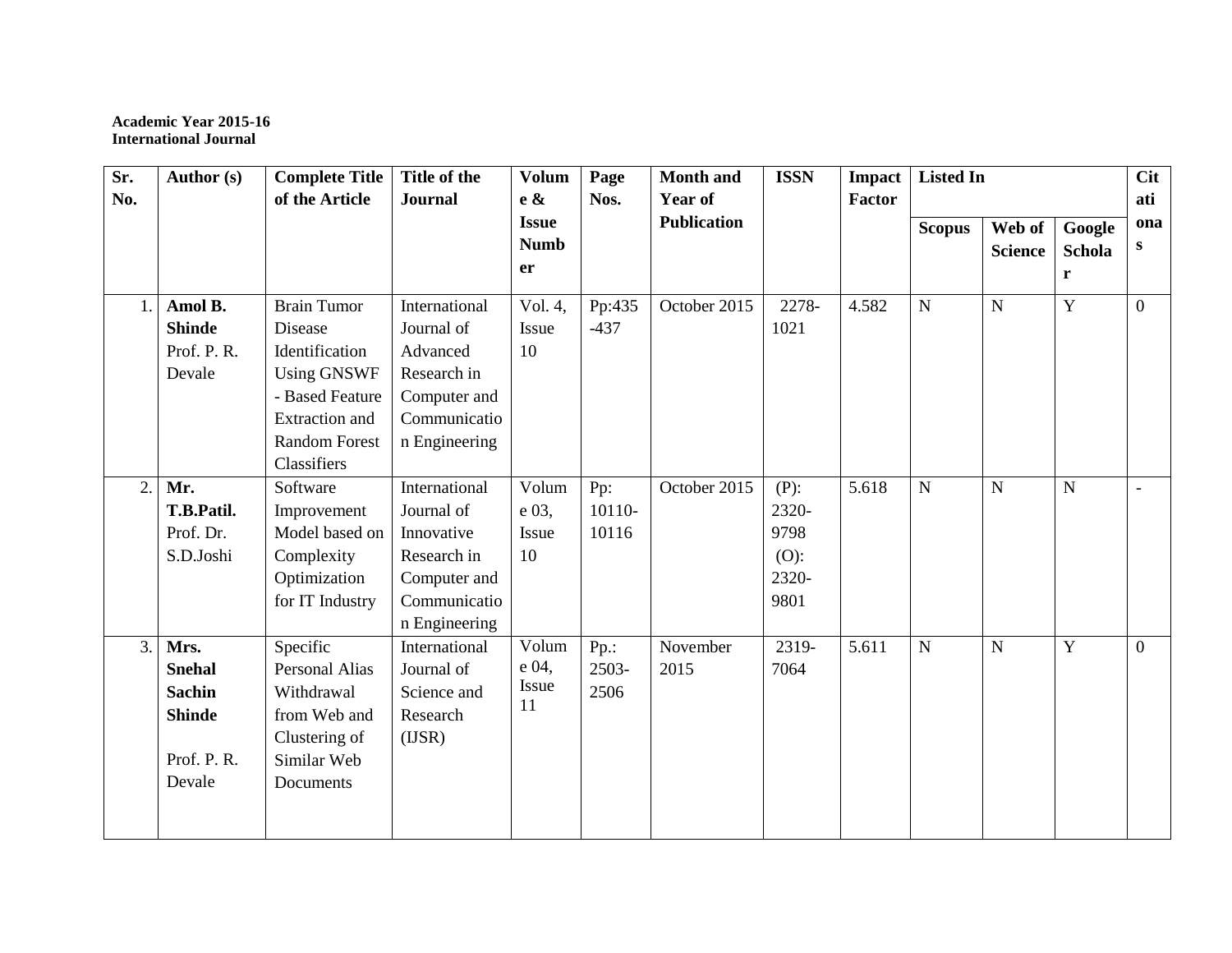| Sr. | Author (s)                                                    | <b>Complete Title</b>                                                                                         | Title of the                                                                                                                 | <b>Volum</b>                      | Page                       | <b>Month and</b>   | <b>ISSN</b>                                                 | <b>Impact</b> | <b>Listed In</b> |                          |                              | <b>Cit</b>     |
|-----|---------------------------------------------------------------|---------------------------------------------------------------------------------------------------------------|------------------------------------------------------------------------------------------------------------------------------|-----------------------------------|----------------------------|--------------------|-------------------------------------------------------------|---------------|------------------|--------------------------|------------------------------|----------------|
| No. |                                                               | of the Article                                                                                                | <b>Journal</b>                                                                                                               | e &                               | Nos.                       | Year of            |                                                             | <b>Factor</b> |                  |                          |                              | ati            |
|     |                                                               |                                                                                                               |                                                                                                                              | <b>Issue</b><br><b>Numb</b><br>er |                            | <b>Publication</b> |                                                             |               | <b>Scopus</b>    | Web of<br><b>Science</b> | Google<br><b>Schola</b><br>r | ona<br>S       |
| 4.  | <b>Somnath</b><br><b>B.</b> Hande<br>Prof. S.P.<br>Medhane    | Secured<br>Encryption<br>System for<br>Multiple Cloud<br>Users                                                | International<br>Journal of<br>Innovative<br>Research in<br>Computer<br>and<br>Communicati<br>on<br>Engineering(I<br>JIRCCE) | Volum<br>e 03,<br>Issue<br>11     | $Pp$ .:<br>11392-<br>11397 | November<br>2015,  | (online)<br>$: 2320 -$<br>9801<br>(Print):<br>2320-<br>9798 | 5.6           | $\mathbf N$      | $\mathbf N$              | $\overline{N}$               | $\mathbf{r}$   |
| 5.  | Mr.Amol B.<br>Shinde,<br>Prof. P.R.<br>Devale                 | Detection and<br>Identification<br>of brain tumor<br>using Image<br>Processing $&$<br><b>RFT</b> Technique    | International<br>Journal of<br>Enhance<br>Research in<br>Science<br>,Technology<br>$&$ Engineering                           | Volum<br>e 04<br>Issue<br>09      | Pp:120<br>$-123$           | September<br>2015  | 2319-<br>7463                                               | 2.456         | $\mathbf N$      | $\mathbf N$              | $\mathbf Y$                  | $\overline{0}$ |
| 6.  | Prof.<br>Y.C.Kulkarn<br>i,<br><b>Jagruti</b><br><b>Mahure</b> | An<br>Implementation<br>approach to the<br>detection of<br>faults in the<br>fabrics with the<br>help of image | International<br>Journal of<br>Computer<br>Networking,<br>Wireless and<br>Mobile<br>Communicatio                             | Volum<br>e 05,<br>Issue<br>03     | Pp: 1-8                    | June 2015          | 2250-<br>1568                                               | 5.6349        | ${\bf N}$        | ${\bf N}$                | ${\bf N}$                    | $\sim$         |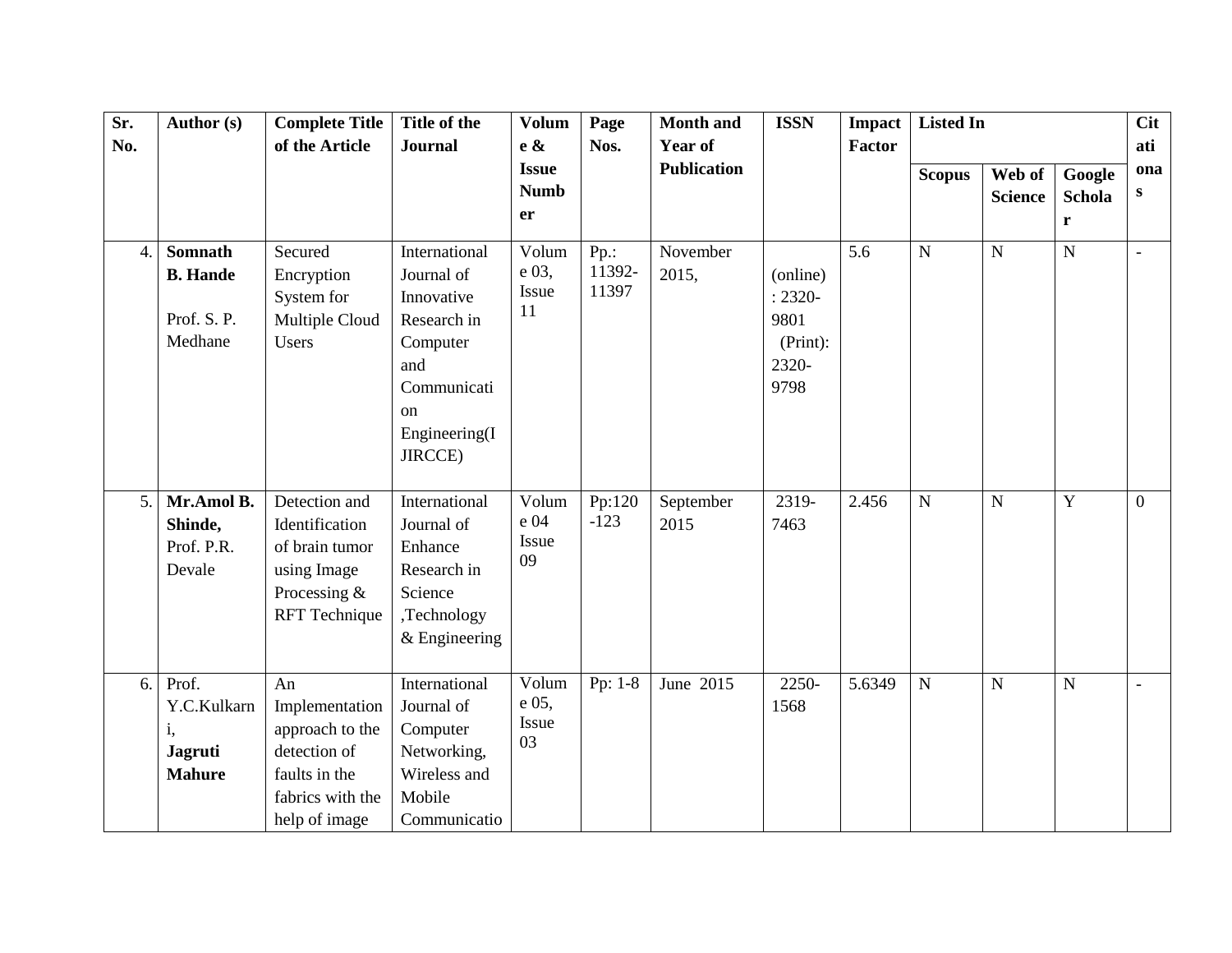| Sr.<br>No. | Author (s)                                         | <b>Complete Title</b><br>of the Article                                                                                           | Title of the<br><b>Journal</b>                                                                                         | <b>Volum</b><br>$e \&$            | Page<br>Nos.           | <b>Month</b> and<br><b>Year of</b> | <b>ISSN</b>                                        | <b>Impact</b><br>Factor | <b>Listed In</b>        |                          |                       | <b>Cit</b><br>ati   |
|------------|----------------------------------------------------|-----------------------------------------------------------------------------------------------------------------------------------|------------------------------------------------------------------------------------------------------------------------|-----------------------------------|------------------------|------------------------------------|----------------------------------------------------|-------------------------|-------------------------|--------------------------|-----------------------|---------------------|
|            |                                                    |                                                                                                                                   |                                                                                                                        | <b>Issue</b><br><b>Numb</b><br>er |                        | <b>Publication</b>                 |                                                    |                         | <b>Scopus</b>           | Web of<br><b>Science</b> | Google<br>Schola<br>r | ona<br>$\mathbf{s}$ |
|            |                                                    | processing<br>techniques in<br><b>MATLAB</b>                                                                                      | ns.                                                                                                                    |                                   |                        |                                    |                                                    |                         |                         |                          |                       |                     |
| 7.         | Prof<br>P.R.Devale,<br>Sairabi H<br><b>Mujawar</b> | "Heart Disease<br>Prediction<br>using Modified<br>K-means and<br>using Naive<br>Bayes"(Study<br>Paper)                            | International<br>Journal of<br>Computer<br>Sciences and<br>Engineering<br>(ICSE)                                       | Volum<br>e 03,<br>Issue<br>10     | Pp: 76-<br>78          | Oct 2015                           | 2347-<br>2693                                      | 1.251                   | $\overline{\mathbf{N}}$ | ${\bf N}$                | $\overline{N}$        | $\sim$              |
| 8.         | Prof<br>P.R.Devale,<br>Sairabi H<br><b>Mujawar</b> | "Prediction of<br><b>Heart Disease</b><br>using Modified<br>K-means and<br>by using Naïve<br>Bayes"<br>(Implementatio<br>n Paper) | International<br>Journal of<br>Innovative<br>Research in<br>Computer and<br>Communicatio<br>n Engineering<br>(IJIRCCE) | Volum<br>e 03,<br>Issue<br>10     | Pp:<br>10265-<br>10273 | Oct 2015                           | 2320-<br>9801                                      | 5.618                   | $\mathbf N$             | $\mathbf N$              | $\overline{N}$        | $\blacksquare$      |
| 9.         | Prof.<br>P.A.Jadhav<br><b>Kashmira</b><br>A.Jagtap | A New<br>Partitioning<br>Approach to<br>work Balancing<br>in Cloud<br>Technology                                                  | International<br>Journal of<br>Electrical<br>Electronics<br>and Computer<br>Science<br>Engineering                     | Volum<br>e 02<br>Issue 5          | Pp:<br>$17 - 20$       | October -<br>2015                  | $E-$ :<br>2348-<br>2273<br>$P-$ :<br>2454-<br>1222 | 2.165                   | $\overline{N}$          | ${\bf N}$                | $\mathbf N$           | $\blacksquare$      |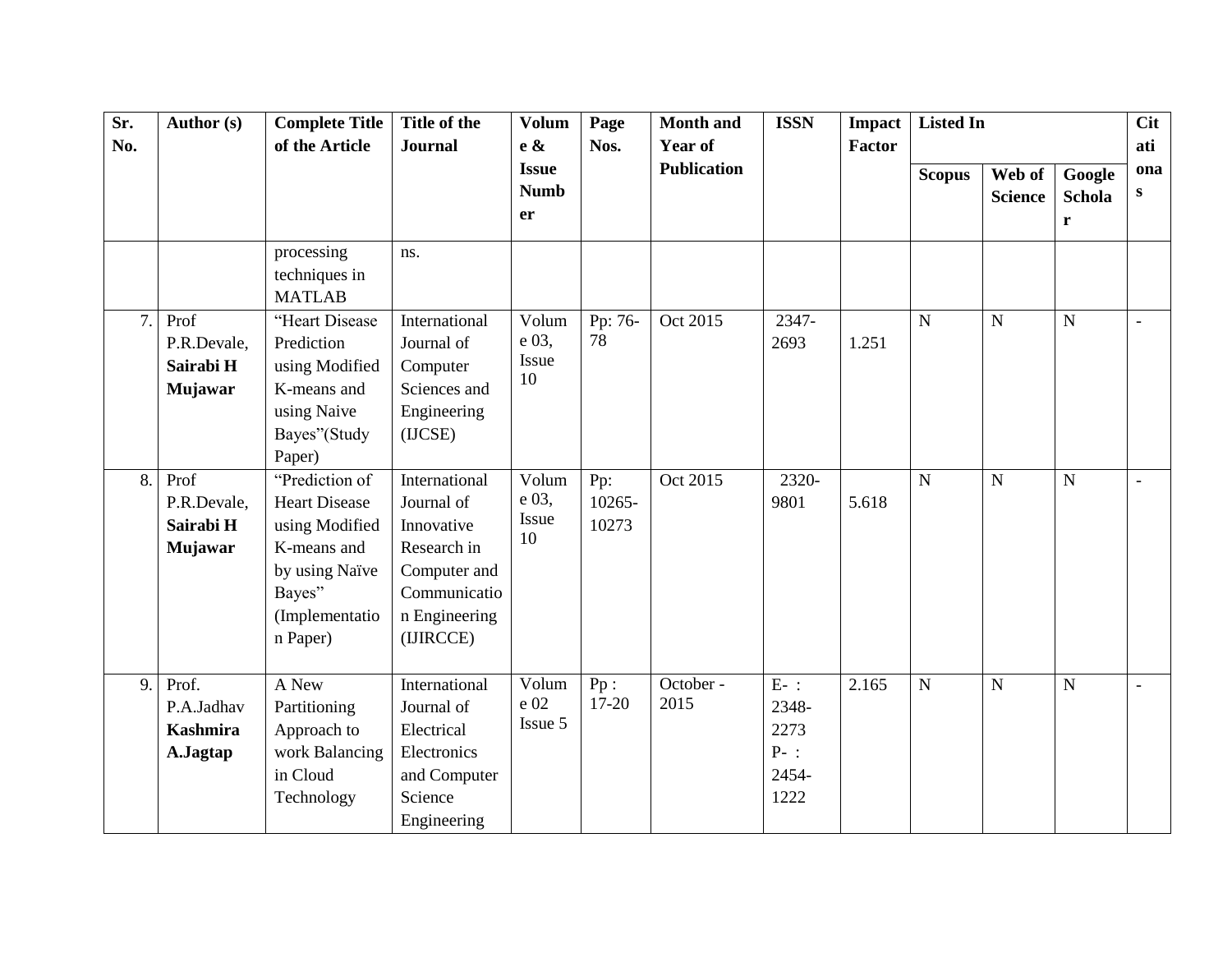| Sr. | Author (s)      | <b>Complete Title</b> | Title of the            | <b>Volum</b>                      | Page           | <b>Month and</b>   | <b>ISSN</b> | <b>Impact</b> | <b>Listed In</b> |                          |                              | <b>Cit</b>               |
|-----|-----------------|-----------------------|-------------------------|-----------------------------------|----------------|--------------------|-------------|---------------|------------------|--------------------------|------------------------------|--------------------------|
| No. |                 | of the Article        | <b>Journal</b>          | e &                               | Nos.           | Year of            |             | Factor        |                  |                          |                              | ati                      |
|     |                 |                       |                         | <b>Issue</b><br><b>Numb</b><br>er |                | <b>Publication</b> |             |               | <b>Scopus</b>    | Web of<br><b>Science</b> | Google<br><b>Schola</b><br>r | ona<br>$\mathbf{s}$      |
|     |                 |                       |                         |                                   |                |                    |             |               |                  |                          |                              |                          |
| 10  | Mr.Gajana       | <b>RDBMS</b> Data     | International           | Volum                             | Pp:<br>$263 -$ | September          | 2319-       | 4.582         | ${\bf N}$        | ${\bf N}$                | $\mathbf N$                  | $\overline{\phantom{a}}$ |
|     | n Patil         | Retrieval with        | Journal of              | e 04,<br>Issue                    | 265            | 2015               | 5940        |               |                  |                          |                              |                          |
|     | Prof.           | Term and              | Advanced                | 09                                |                |                    |             |               |                  |                          |                              |                          |
|     | S.Z.Gawali      | <b>Ranking Search</b> | Research in             |                                   |                |                    |             |               |                  |                          |                              |                          |
|     |                 | Scheme: A             | Computer and            |                                   |                |                    |             |               |                  |                          |                              |                          |
|     |                 | <b>Survey Effort</b>  | Communicatio            | Volum                             |                |                    |             |               |                  |                          |                              |                          |
|     |                 |                       | n Engineering           |                                   |                |                    |             |               |                  |                          |                              |                          |
| 11  | Mr.Gajana       | Scalable              | International           | e 04,                             | Pp: 6-9        | November           | 2319-       | 4.465         | ${\bf N}$        | ${\bf N}$                | $\mathbf N$                  | $\overline{\phantom{a}}$ |
|     | n Patil         | Database              | Journal of IT,          | Issue                             |                | 2015               | 4413        |               |                  |                          |                              |                          |
|     | Prof.           | Record                | Engineering             | 11                                |                |                    |             |               |                  |                          |                              |                          |
|     | S.Z.Gawali      | Retrieval             | and Applied<br>Sciences |                                   |                |                    |             |               |                  |                          |                              |                          |
|     |                 | through<br>Relational | Research                |                                   |                |                    |             |               |                  |                          |                              |                          |
|     |                 | Term Built            |                         |                                   |                |                    |             |               |                  |                          |                              |                          |
|     |                 | Search System         |                         |                                   |                |                    |             |               |                  |                          |                              |                          |
|     | 12 Mr.Seyed     | Analysis of           | International           | Volum                             | Pp:            | December           | $2321 -$    | 2.1           | $\overline{N}$   | ${\bf N}$                | $\overline{N}$               | $\overline{\phantom{a}}$ |
|     | <b>Abdollah</b> | Location-             | Journal of              | e 03,                             | $120 -$        | 2015               | 0869        |               |                  |                          |                              |                          |
|     | Mousavi         | Aware Web             | Engineering             | Issue                             | 122            |                    |             |               |                  |                          |                              |                          |
|     |                 | Service               | and Technical           | 12                                |                |                    |             |               |                  |                          |                              |                          |
|     | Prof.           | Recommendati          | Research                |                                   |                |                    |             |               |                  |                          |                              |                          |
|     | S.P.Medhan      | on                    |                         |                                   |                |                    |             |               |                  |                          |                              |                          |
|     | e               |                       |                         |                                   |                |                    |             |               |                  |                          |                              |                          |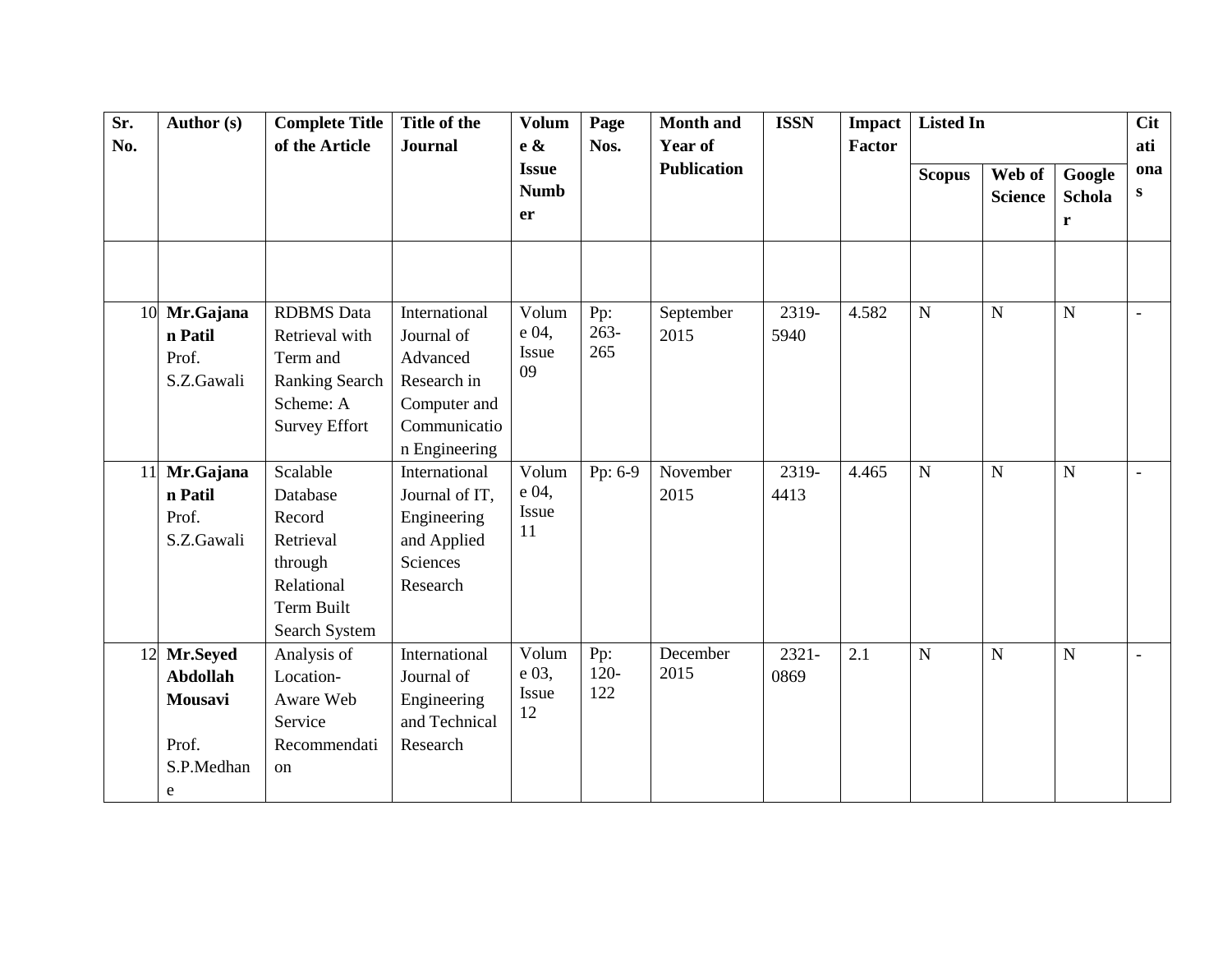| Sr. | Author (s)                                                                                 | <b>Complete Title</b>                                                                                                                        | Title of the                                                            | <b>Volum</b>                             | Page                  | <b>Month</b> and    | <b>ISSN</b>                     | <b>Impact</b>  | <b>Listed In</b> |                          |                              | <b>Cit</b>               |
|-----|--------------------------------------------------------------------------------------------|----------------------------------------------------------------------------------------------------------------------------------------------|-------------------------------------------------------------------------|------------------------------------------|-----------------------|---------------------|---------------------------------|----------------|------------------|--------------------------|------------------------------|--------------------------|
| No. |                                                                                            | of the Article                                                                                                                               | <b>Journal</b>                                                          | $e \&$                                   | Nos.                  | <b>Year of</b>      |                                 | Factor         |                  |                          |                              | ati                      |
|     |                                                                                            |                                                                                                                                              |                                                                         | <b>Issue</b><br><b>Numb</b><br><b>er</b> |                       | <b>Publication</b>  |                                 |                | <b>Scopus</b>    | Web of<br><b>Science</b> | Google<br><b>Schola</b><br>r | ona<br>${\bf S}$         |
|     | 13 Mr.Seyed<br><b>Abdollah</b><br>Mousavi<br>Prof.<br>S.P.Medhan                           | Enhance<br>Scalability of<br>Location-<br>Aware Web<br>Service<br>Recommendati                                                               | International<br>Journal of<br>Engineering<br>and Technical<br>Research | Volum<br>e 03,<br>Issue<br>12            | Pp:<br>$123 -$<br>126 | December<br>2015    | 2321-<br>0869                   | 2.1            | $\mathbf N$      | ${\bf N}$                | $\mathbf N$                  | $\overline{\phantom{a}}$ |
|     | ${\bf e}$                                                                                  | on Using Em                                                                                                                                  |                                                                         |                                          |                       |                     |                                 |                |                  |                          |                              |                          |
| 14  | Ms. Ashwini<br><b>Ashok</b><br>Ghorpade                                                    | Survey of Traffic<br>Redundancy<br>Elimination<br>systems for cloud<br>computing<br>environment to<br>Reduce Cloud<br>Bandwidth and<br>Costs | International<br>Journal of<br>Computer<br>Technology &<br>Applications | Volum<br>e 7<br>Issue 2                  | Pp.<br>322-<br>327    | March-April<br>2016 | 2229-<br>6093                   | 1.47           | N                | $\mathbf N$              | $\overline{N}$               | $\overline{\phantom{a}}$ |
| 15  | Guljar<br>shaikh,<br>S.D.Chaudh<br>ary,<br>Priyanka<br>Paygude,<br>Debnath<br>bhattacharya | <b>Achieving Secure</b><br>Deduplication by<br><b>Using Private</b><br>Cloud and Public<br>Cloud                                             | International<br>journal<br>security and<br>its Application             | Volum<br>e 10<br>Issue 5                 | Pp.17-<br>26          | (2016)              | 1738-<br>9976                   | $\overline{a}$ | Y                | $\mathbf Y$              | Y                            | $\overline{0}$           |
| 16  | Kavita $\overline{K}$ .<br>Beldar,<br>M.D.                                                 | A Comparative<br>Analysis<br>On                                                                                                              | International<br>journal of<br>software                                 | Volum<br>e 10<br>Issue 5                 | $Pp.$ :<br>13-22      | 2016                | N <sub>o</sub><br>1738-<br>9984 | 0.56           | $\mathbf Y$      | $\mathbf N$              | $\mathbf Y$                  | $\overline{0}$           |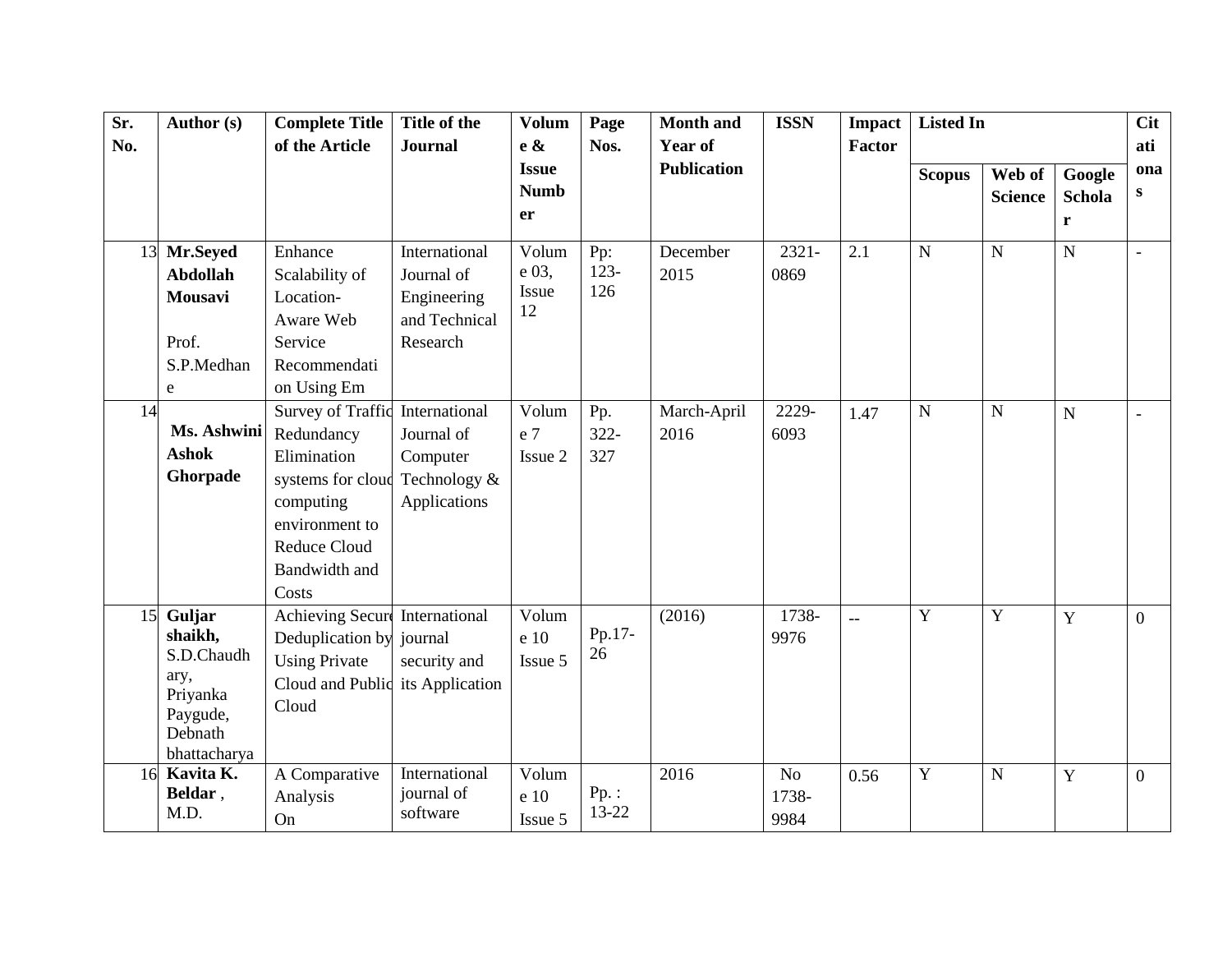| Sr. | Author (s)                                                            | <b>Complete Title</b>                                                               | Title of the                                                                                              | <b>Volum</b>                             | Page                     | <b>Month</b> and                     | <b>ISSN</b>                                                     | <b>Impact</b> | Listed In      |                          |                              | <b>Cit</b>      |
|-----|-----------------------------------------------------------------------|-------------------------------------------------------------------------------------|-----------------------------------------------------------------------------------------------------------|------------------------------------------|--------------------------|--------------------------------------|-----------------------------------------------------------------|---------------|----------------|--------------------------|------------------------------|-----------------|
| No. |                                                                       | of the Article                                                                      | <b>Journal</b>                                                                                            | e &<br><b>Issue</b><br><b>Numb</b><br>er | Nos.                     | <b>Year of</b><br><b>Publication</b> |                                                                 | <b>Factor</b> | <b>Scopus</b>  | Web of<br><b>Science</b> | Google<br><b>Schola</b><br>r | ati<br>ona<br>S |
|     | Gayakwad,<br>Debnath<br>Bhattachary<br>ya                             | Contingence<br><b>Structured Data</b><br>Methodologies                              | engineering<br>and its<br>applications<br>(IJSEIA).                                                       |                                          |                          |                                      |                                                                 |               |                |                          |                              |                 |
| 17  | Mohit K.<br>Wadhwani,<br>Prof. S.P<br>Medhane                         | <b>Creating Keys</b><br>For<br>Cryptography:<br>A Survey                            | <b>IJIRCCE,</b><br>Springer                                                                               | Volum<br>e 4,<br>Issue 5                 | $Pp$ .:<br>9933-<br>9938 | May 2016                             | (Online)<br>$: 2320 -$<br>9801; /;<br>(Print):<br>2320-<br>9798 | 5.663         | $\mathbf N$    | $\mathbf N$              | $\overline{N}$               | $\blacksquare$  |
|     | 18 Abhijit<br>Shinde,<br>Prof. S.Z.<br>Gawali,<br>Pruthviraj<br>Pawar | A Review on<br>Comparable<br><b>Entity Mining</b><br>From<br>Comparative<br>Queries | International<br>Journal of<br>Innovative<br>Research in<br>Computer and<br>Communicatio<br>n Engineering | Volum<br>e 3,<br>Issue 9                 | Pp.<br>9069-<br>9074     | September<br>2015                    | 2320-<br>9798                                                   | 5.05          | $\overline{N}$ | $\overline{N}$           | $\mathbf N$                  | $\blacksquare$  |
| 19  | Abhijit<br>Shinde,<br>Prof. S.Z.<br>Gawali                            | An<br>Implementation<br>Work on<br>Comparable<br>Entity<br>Extraction               | International<br>Journal of<br>Application or<br>Innovation in<br>Engineering $\&$<br>Management          | Volum<br>e 5,<br>Issue 4                 | Pp.<br>$211-$<br>217     | April 2016                           | 2319-<br>4847                                                   | 5.04          | $\mathbf N$    | N                        | $\mathbf N$                  |                 |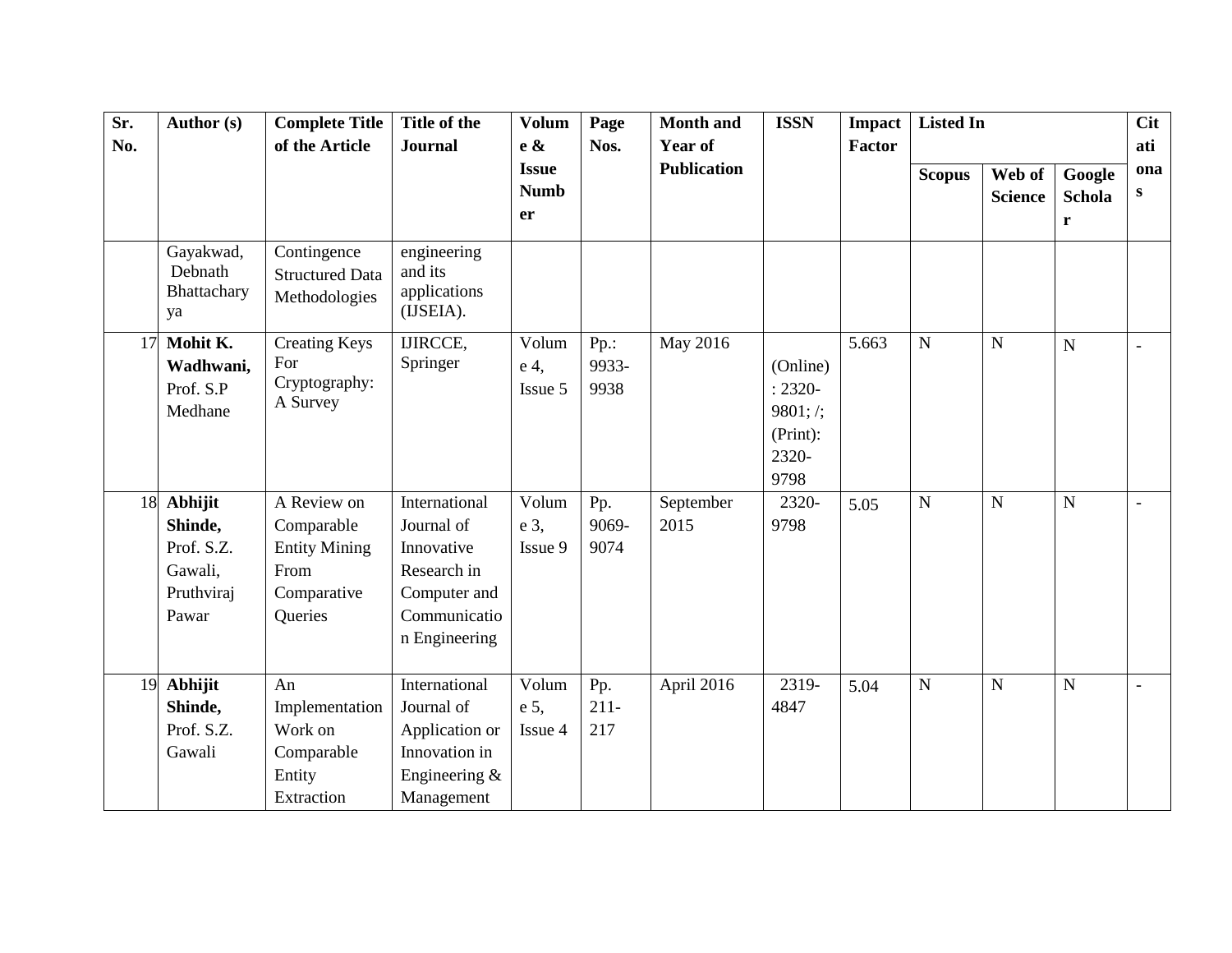| Sr. | Author (s)          | <b>Complete Title</b>       | Title of the        | <b>Volum</b>                | Page     | <b>Month</b> and   | <b>ISSN</b> | <b>Impact</b> | Listed In     |                |               | <b>Cit</b>     |
|-----|---------------------|-----------------------------|---------------------|-----------------------------|----------|--------------------|-------------|---------------|---------------|----------------|---------------|----------------|
| No. |                     | of the Article              | <b>Journal</b>      | e &                         | Nos.     | <b>Year of</b>     |             | <b>Factor</b> |               |                |               | ati            |
|     |                     |                             |                     | <b>Issue</b><br><b>Numb</b> |          | <b>Publication</b> |             |               | <b>Scopus</b> | Web of         | Google        | ona<br>S       |
|     |                     |                             |                     | er                          |          |                    |             |               |               | <b>Science</b> | <b>Schola</b> |                |
|     |                     |                             |                     |                             |          |                    |             |               |               |                | r             |                |
|     | 20 Pooja D.         | A Hadoop-                   | <b>IOSR</b> Journal | Volum                       | PP 04-   | May-Jun.           | $E-$        | 1.213         | $\mathbf N$   | $\overline{N}$ | $\mathbf N$   |                |
|     | Savant,             | based Retail E-             | of Computer         | e 18,                       | 12       | 2016               | 2278-       |               |               |                |               |                |
|     | Debnath             | Commerce                    | Engineering         | Issue 3,                    |          |                    | 0661, p-    |               |               |                |               |                |
|     | Bhattachary         | Weblog                      | (IOSR-JCE)          | Ver. IV                     |          |                    | 2278-       |               |               |                |               |                |
|     | ya                  | Analysis                    | with                |                             |          |                    | 8727        |               |               |                |               |                |
|     |                     | System                      |                     |                             |          |                    |             |               |               |                |               |                |
| 21  | <b>Patil Pratik</b> | A Literature                | International       | Volum                       | $Pp$ :-  | April 2016         | 2278-       | 4.8           | $\mathbf N$   | $\overline{N}$ | $\mathbf N$   |                |
|     | Sharadrao,          | Survey of                   | Journal Of          | e 5,                        | 198-     |                    | 1021        |               |               |                |               |                |
|     | Prof. P.R.          | Phishing                    | Advanced            | Issue 4                     | 200      |                    |             |               |               |                |               |                |
|     | Devale              | <b>Attack</b>               | Research in         |                             |          |                    |             |               |               |                |               |                |
|     |                     | Technique                   | Computer            |                             |          |                    |             |               |               |                |               |                |
|     |                     |                             | And                 |                             |          |                    |             |               |               |                |               |                |
|     |                     |                             | Communicatio        |                             |          |                    |             |               |               |                |               |                |
|     |                     |                             | n Engineering       |                             |          |                    |             |               |               |                |               |                |
| 22  | <b>Patil Pratik</b> | Phishstorm                  | International       | Volum                       | $Pp$ .:- | May 2016           | 2229-       | 3.8           | $\mathbf N$   | $\mathbf N$    | $\mathbf Y$   | $\overline{0}$ |
|     | Sharadrao,          | detecting                   | Journal of          | e 7,                        | 1030-    |                    | 5518        |               |               |                |               |                |
|     | Prof. P.R.          | phishing with               | Scientific &        | Issue 5                     | 1033     |                    |             |               |               |                |               |                |
|     | Devale              | streaming                   | Engineering         |                             |          |                    |             |               |               |                |               |                |
|     |                     | analytics                   | Research            |                             |          |                    |             |               |               |                |               |                |
| 23  | Kavita k            | Optimizing                  | International       | Volum                       | Pp:965   | May2016            | 2320-       | 6.577         | $\mathbf N$   | $\mathbf N$    | $\mathbf N$   |                |
|     | <b>Beldar</b>       | Analysis                    | journal of          | e <sub>4</sub>              | 1-9659   |                    | 9801        |               |               |                |               |                |
|     | M.D.Gaayak<br>wad   | queries on<br>probabilistic | Innovative          | Issue 5                     |          |                    | $(P)$ :     |               |               |                |               |                |
|     | M.K.Beladar         | databases with              | research in         |                             |          |                    | 2320-       |               |               |                |               |                |
|     |                     | unmerged                    | computer and        |                             |          |                    | 9798        |               |               |                |               |                |
|     |                     | duplicates                  | communicatio        |                             |          |                    |             |               |               |                |               |                |
|     |                     | using                       | n engineering       |                             |          |                    |             |               |               |                |               |                |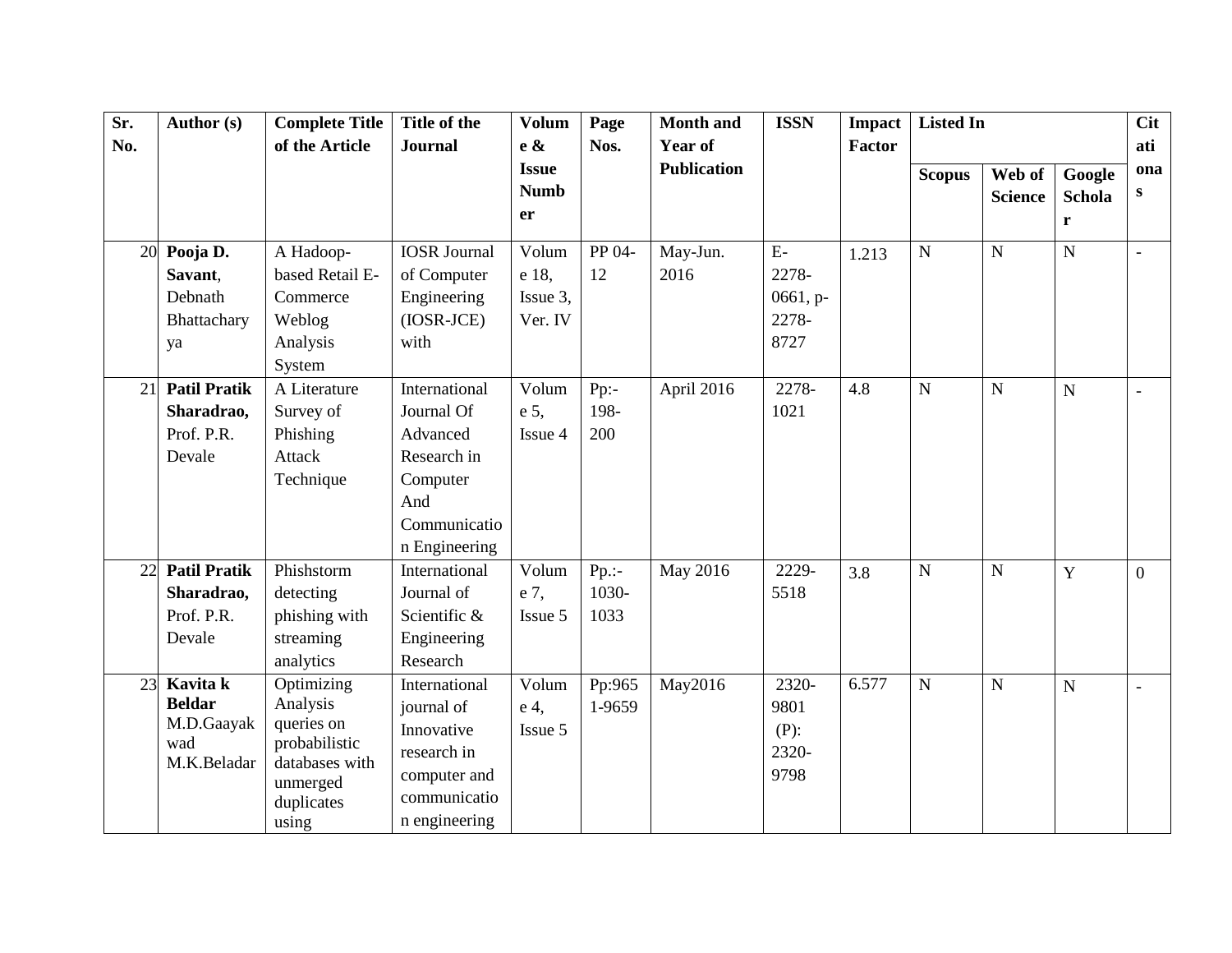| Sr.<br>No. | Author (s)                                                                  | <b>Complete Title</b><br>of the Article                                                              | Title of the<br><b>Journal</b>                                                                            | <b>Volum</b><br>$e \&$            | Page<br>Nos.     | <b>Month and</b><br><b>Year of</b> | <b>ISSN</b>              | <b>Impact</b><br>Factor | <b>Listed In</b> |                          |                                 | <b>Cit</b><br>ati |
|------------|-----------------------------------------------------------------------------|------------------------------------------------------------------------------------------------------|-----------------------------------------------------------------------------------------------------------|-----------------------------------|------------------|------------------------------------|--------------------------|-------------------------|------------------|--------------------------|---------------------------------|-------------------|
|            |                                                                             |                                                                                                      |                                                                                                           | <b>Issue</b><br><b>Numb</b><br>er |                  | <b>Publication</b>                 |                          |                         | <b>Scopus</b>    | Web of<br><b>Science</b> | Google<br>Schola<br>$\mathbf r$ | ona<br>S          |
|            |                                                                             | mapreduce                                                                                            |                                                                                                           |                                   |                  |                                    |                          |                         |                  |                          |                                 |                   |
|            | 24 Arachana<br><b>Kadam</b><br>S.P.Medane                                   | Intrusion<br>Detection<br>System using<br>hybrid<br>approach by<br>MLP and K-<br>Means<br>Clustering | International<br>Journal of<br>Innovative<br>research in<br>computer and<br>communicatio<br>n Engineering | Volum<br>e 4,<br>Issue 3          | Pp:445<br>6-4460 | March 2016                         | $(O)$ :<br>2320-<br>9801 | 6.577                   | $\mathbf N$      | $\mathbf N$              | $\overline{N}$                  | $\overline{a}$    |
| 25         | <b>Sonali</b><br>Hargude.<br>S.R.Idate                                      | Survey on<br>AIAOD: Advan<br>ced Intelligente<br>abandoned<br>object detection                       | <b>JCSE</b><br>International<br>Journal of<br>computer<br>sciences and<br>engineering                     | Volum<br>e 4,<br>Issue 3          | Pp: 5-9          | 2016                               | $E-$<br>2347-<br>2693    | 2.162                   | $\mathbf N$      | $\mathbf N$              | Y                               | $\overline{0}$    |
|            | 26 Pooja D.<br>Savant,<br>Debnath<br>Bhattachary<br>ya and Tai-<br>hoon Kim | Hadoop based<br>Weblog<br>Analysis: A<br>Review                                                      | International<br>Journal of<br>Software<br>Engineering<br>and Its<br>Applications                         | Volume<br>10<br>Issue 6           | Pp:13-<br>30     | 2016                               | 1738-<br>9984            | $\overline{a}$          | Y                | $\mathbf N$              | Y                               | 02                |
| 27         | Rohit<br><b>Malgaonkar</b><br>, P.R.<br>Devale                              | Optimizing<br>Web Image<br>Search with<br>Alternative<br>Optimization                                | International<br>Journal of<br>Application or<br>Innovation in                                            | Volume<br>5, Issue<br>6           | Pp.<br>$1 - 10$  | June 2016                          | $2319 -$<br>4847         | 5.427                   | $\mathbf N$      | $\mathbf N$              | Y                               | $\overline{0}$    |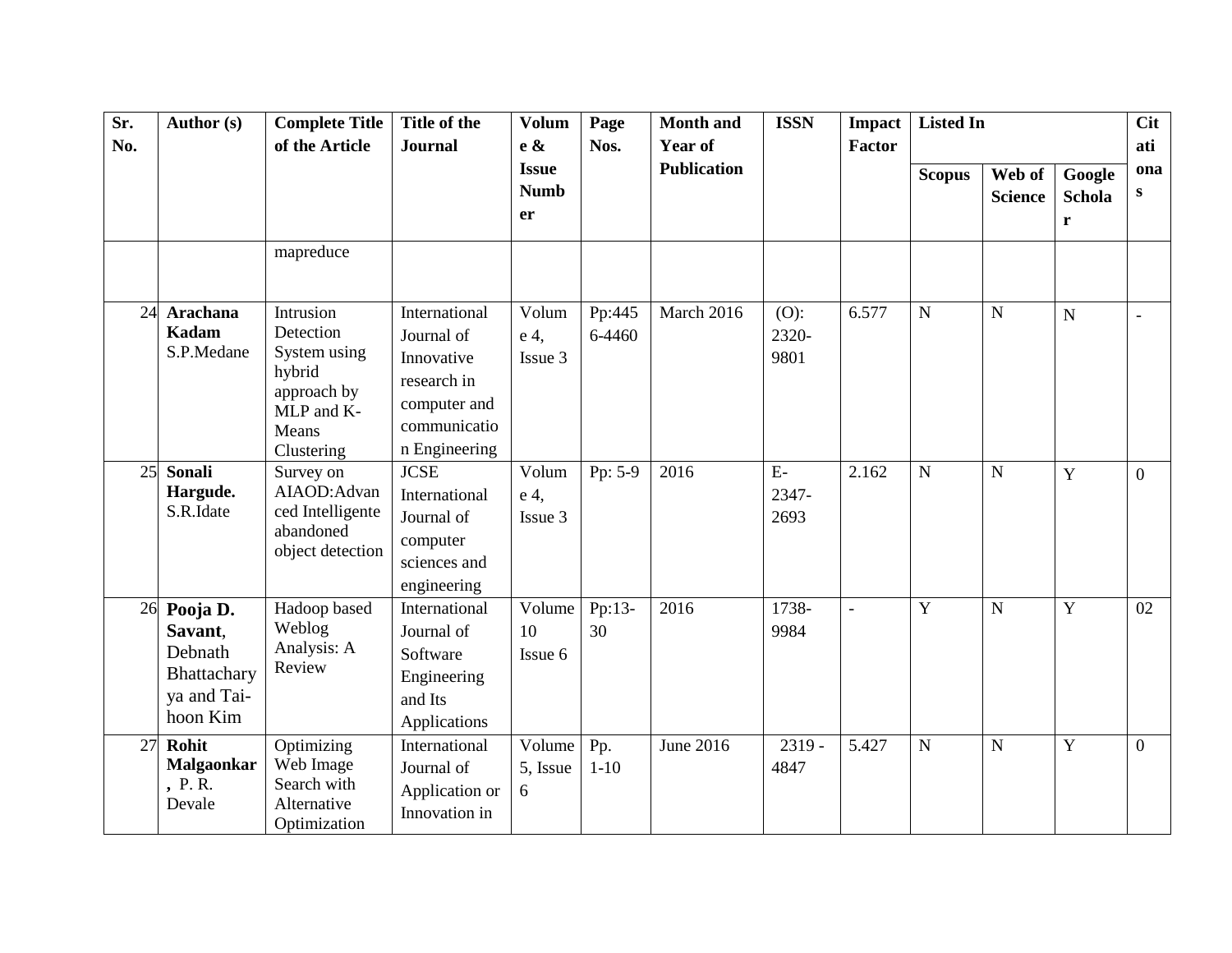| Sr. | Author (s)                                       | <b>Complete Title</b>                                                       | Title of the                                                                                                 | <b>Volum</b>             | Page                  | <b>Month and</b>   | <b>ISSN</b>                    | Impact | <b>Listed In</b> |                |             | <b>Cit</b>               |
|-----|--------------------------------------------------|-----------------------------------------------------------------------------|--------------------------------------------------------------------------------------------------------------|--------------------------|-----------------------|--------------------|--------------------------------|--------|------------------|----------------|-------------|--------------------------|
| No. |                                                  | of the Article                                                              | <b>Journal</b>                                                                                               | $e \&$                   | Nos.                  | Year of            |                                | Factor |                  |                |             | ati                      |
|     |                                                  |                                                                             |                                                                                                              | <b>Issue</b>             |                       | <b>Publication</b> |                                |        | <b>Scopus</b>    | Web of         | Google      | ona                      |
|     |                                                  |                                                                             |                                                                                                              | <b>Numb</b>              |                       |                    |                                |        |                  | <b>Science</b> | Schola      | S                        |
|     |                                                  |                                                                             |                                                                                                              | er                       |                       |                    |                                |        |                  |                | r           |                          |
|     |                                                  | Technique                                                                   | Engineering $&$<br>Management<br>(IJAIEM)                                                                    |                          |                       |                    |                                |        |                  |                |             |                          |
| 28  | Shrikala M.<br>Deshmukh,<br>Ashwini S.<br>Gawade | A Survey on<br><b>Hand Gesture</b><br>Tracking and<br>Recognition<br>System | International<br>Journal of<br>Innovative<br>Research in<br>Computer<br>and<br>Communicatio<br>n Engineering | Volum<br>e 4,<br>Issue 2 | Pp:<br>1188 -<br>1192 | February<br>2016   | (Online)<br>$: 2320 -$<br>9801 | 5.6    | N                | $\mathbf N$    | N           | $\overline{\phantom{a}}$ |
| 29  | Vishal S.<br>Patil,<br>Prakash R.<br>Devale      | User<br>Authentication<br><b>Using Mouse</b><br>Gesture<br>Signature        | International<br>Journal of<br>Innovative<br>Research in<br>Computer<br>and<br>Communicatio<br>n Engineering | Volum<br>e 3,<br>Issue 9 | PP:908<br>5-9089      | September<br>2015  | (Online)<br>$: 2320 -$<br>9801 |        | N                | $\mathbf N$    | $\mathbf N$ | $\overline{\phantom{a}}$ |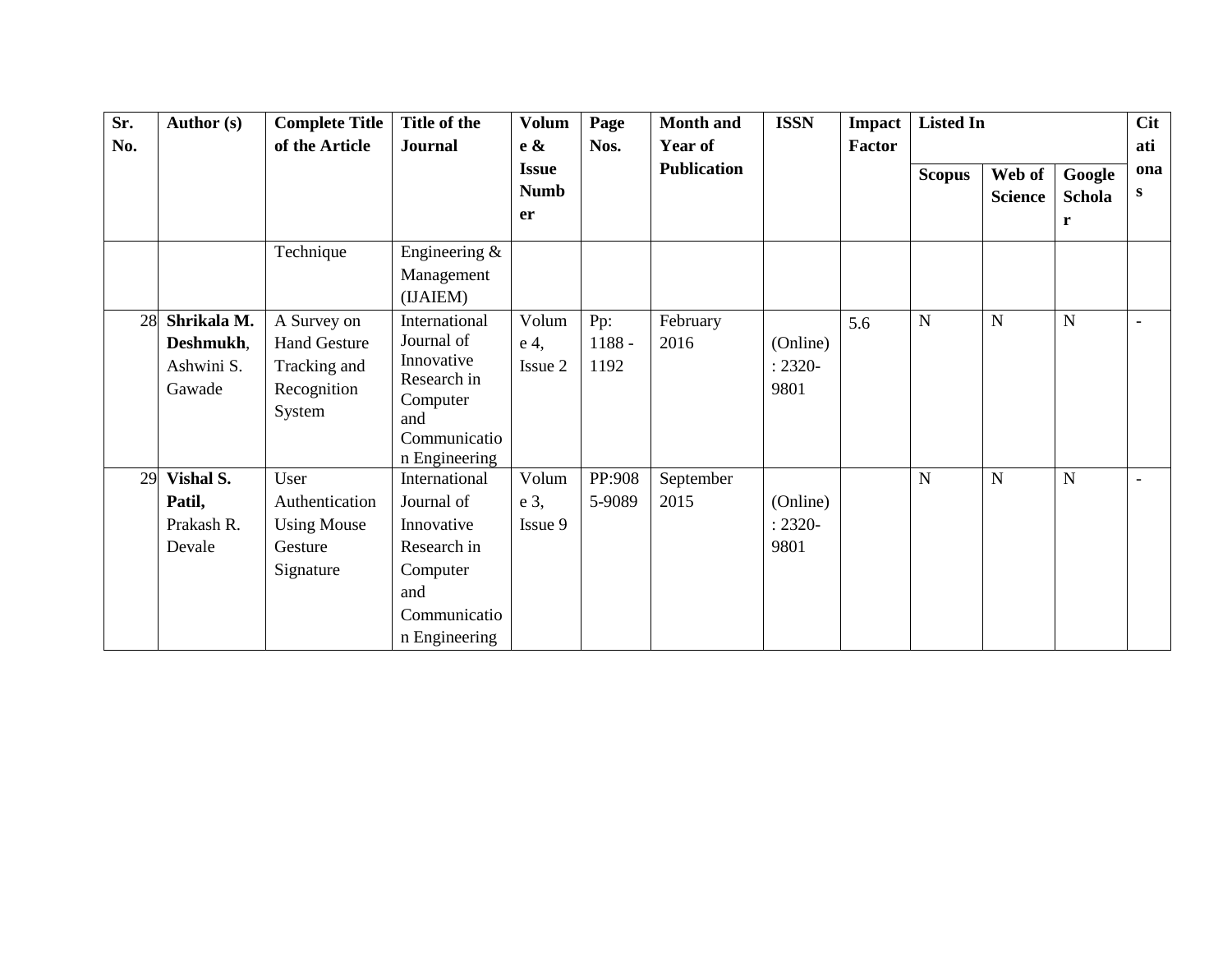Academic Year 2014-15 International journal

| Sr.<br>No.       | <b>Author</b><br>(s)                                           | <b>Complete Title</b><br>of the Article                                                                                                                   | <b>Title of the Journal</b>                                                                                       | <b>Volume</b><br>& Issue<br><b>Number</b> | Page<br>Nos.         | <b>Month</b><br>and<br><b>Year of</b> | <b>ISSN</b>   | Impa<br>ct<br>Facto |                | <b>Listed in Standard</b><br>Databases (Y/N) |                                  | <b>Citati</b><br>ons |
|------------------|----------------------------------------------------------------|-----------------------------------------------------------------------------------------------------------------------------------------------------------|-------------------------------------------------------------------------------------------------------------------|-------------------------------------------|----------------------|---------------------------------------|---------------|---------------------|----------------|----------------------------------------------|----------------------------------|----------------------|
|                  |                                                                |                                                                                                                                                           |                                                                                                                   |                                           |                      | <b>Publica</b><br>tion                |               | r                   | Scopu<br>S     | Web<br><b>of</b><br><b>Scienc</b><br>e       | Googl<br>e<br><b>Schol</b><br>ar |                      |
|                  | <b>Nilam</b><br>I.Dalvi,<br>Prof.S.R.I<br>date                 | Method to Detect<br>Inconsistencies<br>From Class &<br>Sequence<br>Diagrams                                                                               | <b>International Journal</b><br>of Science,<br>Engineering and<br><b>Technology Research</b>                      | Volume<br>03,<br>Issue 08                 | Pp:<br>2246-<br>2254 | August<br>2014                        | 2278-<br>7798 | 2.7                 | $\mathbf N$    | $\mathbf N$                                  | $\mathbf N$                      |                      |
| 2.               | Ajit Patil,<br>Prof<br>.P.A.Jadha<br>V<br>Prof.S.Z.<br>Gawali  | Implementation<br>of Forecast<br>System for<br>Modeling users<br>Web Browsing<br>Conduct                                                                  | <b>International Journal</b><br>of Emerging Research<br>in Management<br>&Technology                              | Volume<br>03, Issue<br>07                 | $Pp:21-$<br>24       | July<br>2014                          | 2278-<br>9359 | 1.492               | $\mathbf N$    | $\mathbf N$                                  | Y                                | $\overline{0}$       |
| $\overline{3}$ . | <b>Sneha</b><br>Patil                                          | Operation and<br>Control<br>Techniques of<br><b>SMES</b> Unit for<br><b>Fault Ride</b><br>through<br>Improvement of a<br><b>DFIG Based</b><br><b>WECS</b> | <b>International Journal</b><br>of Engineering<br><b>Research and General</b><br>Science                          | Volume<br>02, Issue<br>05                 | pp:56-<br>66         | August-<br>Septemb<br>er 2014.        | 2091-<br>2730 | 3.8                 | $\overline{N}$ | $\mathbf N$                                  | Y                                | $\overline{0}$       |
| 4.               | Vijayalax<br>mi S.<br>Jeure, Y.<br>$\mathcal{C}$ .<br>Kulkarni | An Effective<br>Guidance Method<br>for Web Service<br>Selection using<br>PSO and MA                                                                       | <b>International Journal</b><br>of Computer Science<br>Enggineering and<br>Information<br>Technology<br>Reasearch | Volume<br>04,<br>Issue 06                 | Pp:<br>$35 - 40$     | Decemb<br>er 2014                     | 2249-<br>6831 | 6.878<br>5          | $\overline{N}$ | $\mathbf N$                                  | Y                                | $\overline{0}$       |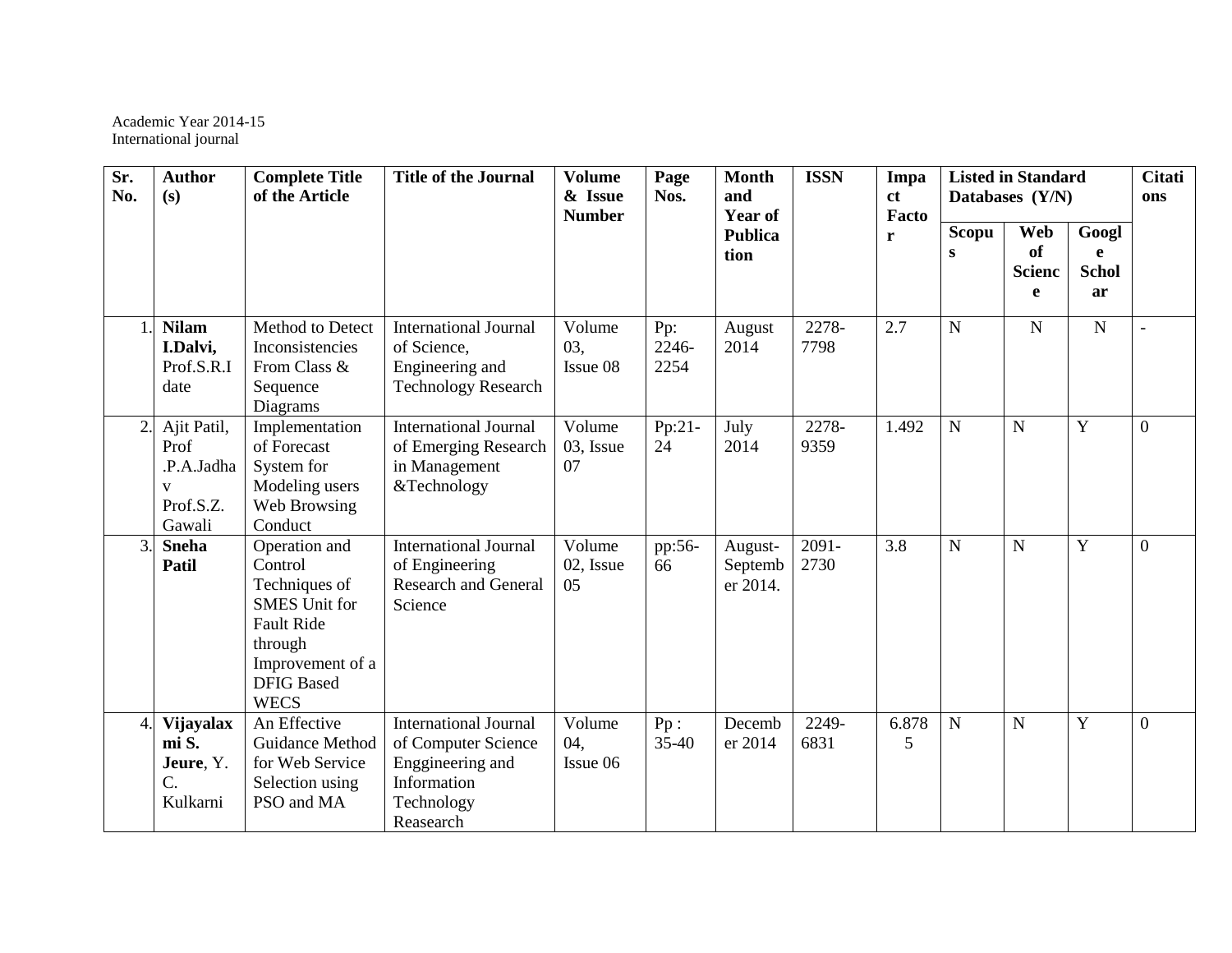|                |                                                                     |                                                                                                          | (IJCSEITR)                                                                              |                            |                        |                   |                  |       |                |                |                |                |
|----------------|---------------------------------------------------------------------|----------------------------------------------------------------------------------------------------------|-----------------------------------------------------------------------------------------|----------------------------|------------------------|-------------------|------------------|-------|----------------|----------------|----------------|----------------|
| 5.             | Sanket S.<br>Desale,<br>S.P.Medh<br>ane                             | Survey and<br>Analysis on<br>Advance<br>Technique of<br>Wireless sensor<br><b>Network</b><br>Technology. | <b>International Journal</b><br>of Computer Science<br>and Information<br>Technology    | Volume<br>05,<br>Issue 03, | Pp:303<br>9-3041       | April<br>2014     | 0975-<br>9646    | 2.93  | $\mathbf N$    | $\overline{N}$ | $\overline{Y}$ | $\mathbf{1}$   |
| 6.             | Bhagwan<br>D.Thorat<br>P. R.<br>Devale                              | A Model to Find<br>the Agent Who<br>Responsible for<br>Data Leakage                                      | <b>International Journal</b><br>of Research in<br>Engineering and<br>Technology         | Volume<br>03,<br>Issue 11  | Pp:<br>$151 -$<br>153  | Novemb<br>er 2014 | $2321 -$<br>7308 | 2.3   | N              | $\overline{N}$ | $\overline{Y}$ | $\overline{0}$ |
| $\overline{7}$ | Wasvand<br>C.S.,<br>Prof. P.R.<br>Devale,<br>Prof. Ravi<br>Murumkar | Data<br>Preprocessing<br>Method of WUM<br>and Identifing<br>user Navigational<br>Pattern                 | <b>International Journal</b><br>of Innovative<br>Science, Engineering<br>and Technology | Volume<br>01.<br>Issue 10  | Pp:<br>73-77           | Decemb<br>er 2014 | 2348-<br>7968    | 1.7   | N              | N              | ${\bf N}$      |                |
| 8.             | Mr.<br>S.R.Pawa<br>r,<br>Prof.P.A.J<br>adhav                        | NCPR:<br>Plummeting<br>Direction-<br>Finding<br>Overhead In<br>manets                                    | <b>International Journal</b><br>of Science and<br>Research (IJSR)                       | Volume<br>03, Issue<br>11  | Pp<br>$:3228-$<br>3230 | Novemb<br>er 2014 | 2319-<br>7064    | 3.358 | $\overline{N}$ | $\overline{N}$ | $\overline{N}$ |                |
| 9.             | Ms.<br>Rutuja R.<br>Patil<br>Prof<br>P.R.Deval<br>e                 | A Combined<br>Approach to Find<br>New Evasions in<br>Network<br>Intrusion<br><b>Detection System</b>     | <b>International Journal</b><br>of Research in<br>Engineering and<br>Technology         | Volume<br>03.<br>Issue 11  | Pp<br>$:471-$<br>476   | Novemb<br>er 2014 | $2321 -$<br>7308 | 2.53  | $\overline{N}$ | $\mathbf N$    | ${\bf N}$      |                |
| 1 <sup>0</sup> | Ms.Sanjy<br>ot Sanjay<br>Desale.                                    | Survey and<br>Analysis of<br>Technique For                                                               | <b>International Journal</b><br>of Computer Science<br>and Information                  | Volume<br>05,<br>Issue 02  | Pp<br>$:1069-$<br>1072 | April<br>2014     | 0975-<br>9646    | 2.93  | $\mathbf N$    | $\mathbf N$    | Y              | $\overline{0}$ |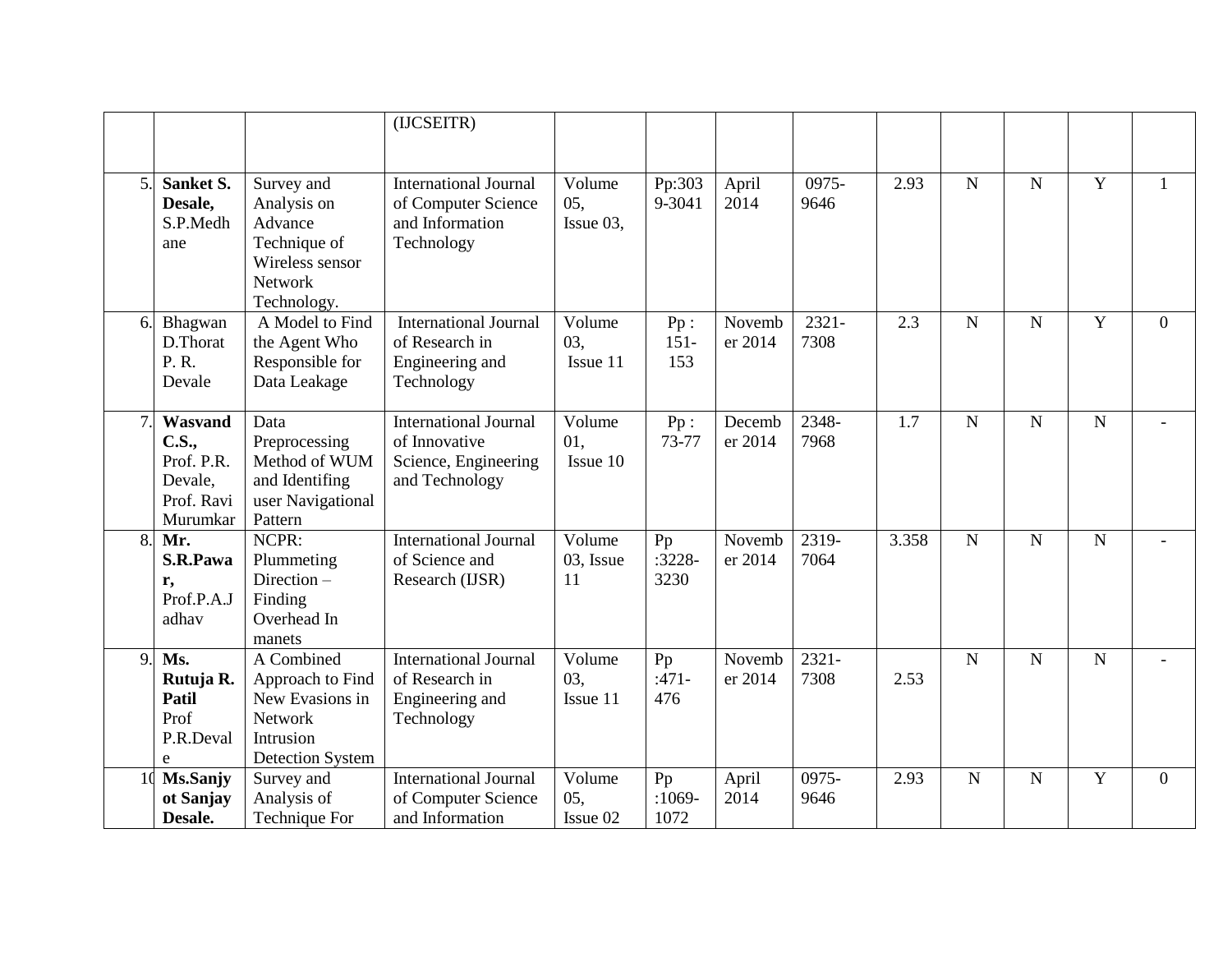|    | Prof.Mrs.<br>Y.C.Kulka<br>rni                                                      | Quality<br><b>Image Retrieval</b><br>On Web                                                                              | Technology                                                                                                           |                            |                        |                    |                  |       |                |                |                |                |
|----|------------------------------------------------------------------------------------|--------------------------------------------------------------------------------------------------------------------------|----------------------------------------------------------------------------------------------------------------------|----------------------------|------------------------|--------------------|------------------|-------|----------------|----------------|----------------|----------------|
| 11 | <b>Ms.Kiran</b><br><b>M.</b><br>Jadhav,<br>Prof.S.R.I<br>date                      | Cloude Assited<br>Privecy<br>Preserving and<br>Data Integrity for<br>Mobile Helth<br>Monitoring                          | <b>Internastional Journal</b><br>of Reserch in<br>Engineering and<br>Technology                                      | Volume<br>03,<br>Issue 12  | Pp :20-<br>28          | Decemb<br>er 2014  | $2321 -$<br>7308 | 1.90  | $\mathbf N$    | $\mathbf N$    | Y              | 1              |
|    | 12 Ghorpade<br><b>Mayuri</b><br>Prof.S.P.<br>Medhane                               | Detection<br>&Removal of<br>Co-opeartive<br><b>Blackhole Attack</b><br>in manets                                         | <b>International Journal</b><br>of Science and<br>Research(IJSR)                                                     | Volume<br>03,<br>Issue 12, | Pp<br>$:2176-$<br>2178 | Decemb<br>er 2014, | 2319-<br>7064    | 3.358 | $\mathbf N$    | $\mathbf N$    | ${\bf N}$      |                |
|    | Sanjay S.<br>Desle,<br>Y.C.Kulka<br>rni                                            | Implementation<br>of an Efficient<br>Mechanism for<br>Improving Web<br><b>Image Search</b><br>based on User<br>Intention | <b>International Journal</b><br>Of Computer Science<br>& Information<br>Technologies<br>(IJCSIT)                     | Volume<br>05,<br>Issue 03, | Pp:459<br>0-4593       | May<br>2014,       | 0975-<br>9646    | 2.93  | $\mathbf N$    | $\mathbf N$    | $\mathbf Y$    | $\overline{0}$ |
| 14 | MS.<br>Kalyani<br>Adhav,<br>Prof. S.Z.<br>Gawali,<br>Prof.<br>Ravindra<br>Murumkar | Survey on Online<br>Spam Review<br>Detection<br>Methods in<br>Movie Domain                                               | <b>International Journal</b><br>of Computer Science<br>and Information<br>Technology                                 | Volume<br>05(6),           | Pp<br>$:7875-$<br>7876 | Novemb<br>er 2014, | 0975-<br>9646    | 2.98  | $\overline{N}$ | $\overline{N}$ | $\overline{Y}$ | $\overline{0}$ |
|    | 15 Prof. P. A.<br>Jadhav,<br><b>Jasim</b><br>Faraj<br>Hammadi                      | Applications and<br>Architecture of<br>"Cloud-Based<br>Internet of<br>Things (IOT)                                       | <b>International Journal</b><br>of Advanced<br>Research in<br><b>Computer Science</b><br>and Software<br>Engineering | Volume<br>05,<br>Issue 05, | Pp:<br>$230-$<br>234   | May<br>2015        | 2277<br>128X     | 2.5   | $\mathbf N$    | ${\bf N}$      | ${\bf N}$      |                |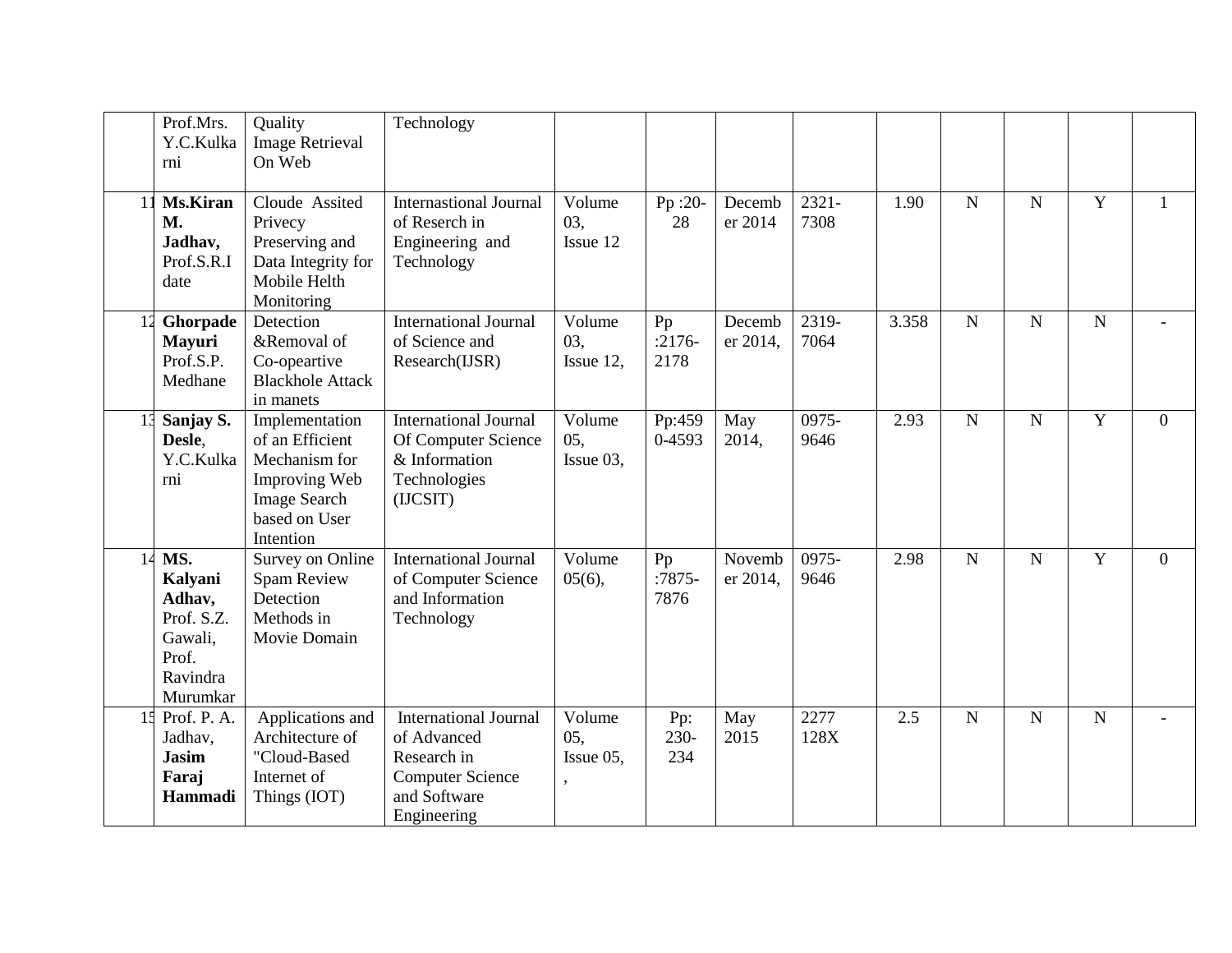|    | 16 Ms.Zope<br><b>Chaitali</b><br>K.,<br>Prof.Y.C.<br>Kulkarni       | "Smartphone"<br><b>Based Driver</b><br>Aided System to<br>Reduce<br><b>Accidents Using</b><br>opency" | <b>International Journal</b><br>of Advanced<br>Research in Computer<br>and Communication<br>Engineering<br>(IJARCCE)          | Volume<br>04,<br>Issue 05,          | Pp:125<br>$-129$       | May<br>2015,          | 2278-<br>1021               | 4.582 | $\mathbf N$    | $\overline{N}$ | $\overline{N}$ |                |
|----|---------------------------------------------------------------------|-------------------------------------------------------------------------------------------------------|-------------------------------------------------------------------------------------------------------------------------------|-------------------------------------|------------------------|-----------------------|-----------------------------|-------|----------------|----------------|----------------|----------------|
| 17 | Ms.Zope<br><b>Chaitali</b><br>K.,<br>Prof.Y.C.<br>Kulkarni          | "Driver Aided<br><b>System Using</b><br>Open Source<br>Computer<br>Vision"                            | <b>International Journal</b><br>of Innovative<br>Research in Computer<br>And Communication<br>Engineering<br>(IJIRCCE)        | Volume<br>03.<br>Issue 05,          | Pp:377<br>9-3783       | May<br>2015.          | $\overline{2320}$ -<br>9801 | 5.618 | $\mathbf N$    | $\mathbf N$    | ${\bf N}$      |                |
|    | 18 Mrs.Atta<br>r Sadaf<br>Fatima<br>Salim,<br>Prof.Y.C.<br>Kulkarni | "Precognition of<br><b>Students</b><br>Academic Failure<br><b>Using Data</b><br>Mining<br>Techniques" | <b>International Journal</b><br>of Engineering<br>Research and General<br>Science<br>(IJERGS)                                 | $\bar{V}$ olume<br>03, Issue<br>03, | Pp:507<br>$-513$       | May-<br>June<br>2015, | 2091-<br>2730               | 3.843 | $\overline{N}$ | N              | Y              | $\overline{2}$ |
|    | 19 Mrs.Atta<br>r Sadaf<br>Fatima<br>Salim,<br>Prof.Y.C.<br>Kulkarni | "Precognition of<br><b>Students</b><br>Academic Failure<br><b>Using Data</b><br>Mining<br>Techniques" | <b>International Journal</b><br>of Advanced<br>Research in Computer<br>and Communication<br>Engineering<br>(IJARCCE)          | Volume<br>04,<br>Issue 05,          | Pp<br>$:109-$<br>115   | May<br>2015           | 2278-<br>1021               | 4.582 | $\overline{N}$ | N              | $\overline{Y}$ | $\overline{2}$ |
| 20 | Ms. Swati<br>Shete,<br>Prof. Mrs.<br>Yogini C.<br>Kulkarni          | "ATM Pin<br><b>Transfer Using</b><br>Visual<br>Cryptography"                                          | <b>International Journal</b><br>of Innovative<br>Research in Computer<br><b>And Communication</b><br>Engineering<br>(IJIRCCE) | Volume<br>03,<br>Issue $05$ ,       | Pp<br>$:4341-$<br>4348 | May<br>2015,          | 2320-<br>9801               | 5.618 | $\mathbf N$    | $\mathbf N$    | ${\bf N}$      |                |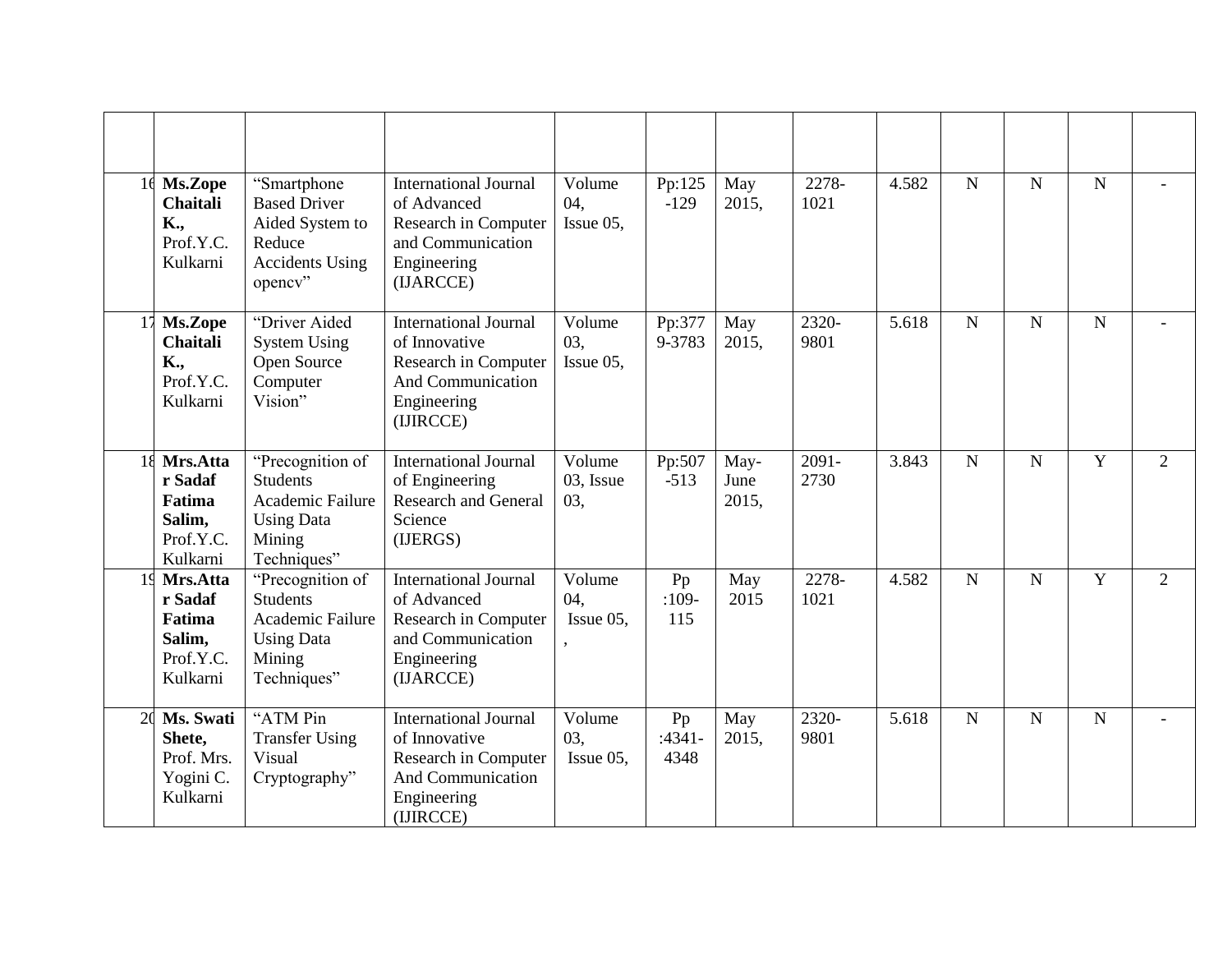| 21             | Ms. Swati<br>Shete.<br>Prof. Mrs.<br>Yogini C.<br>Kulkarni        | "ATM PIN<br><b>Transfer Using</b><br>Visual<br>Cryptography<br>(Implementation)                                                  | <b>International Journal</b><br>of Advanced<br>Research in Computer<br>and Communication<br>Engineering<br>(IJARCCE) | Volume<br>04,<br>Issue 05, | Pp:364<br>$-366$   | May<br>2015,   | 2278-<br>1021    | 4.582 | $\overline{N}$ | $\mathbf N$    | ${\bf N}$      |                |
|----------------|-------------------------------------------------------------------|----------------------------------------------------------------------------------------------------------------------------------|----------------------------------------------------------------------------------------------------------------------|----------------------------|--------------------|----------------|------------------|-------|----------------|----------------|----------------|----------------|
|                | 22 Yojana S.<br>Pawale,<br>Prof. P.R.<br>Devale                   | <b>M CBIR</b><br>Interactive<br>Muilrtomdal<br>Visual Search on<br><b>Mobile Device</b><br>with Image<br>Composition+<br>LAB-ANN | <b>International Journal</b><br>of IT, Engineering<br>and Applied Sciences<br>Research                               | Volume<br>04,<br>Issue 05, | Pp: 41-<br>44      | May<br>2015,   | 2319-<br>4413    | 3.084 | $\overline{N}$ | $\overline{N}$ | $\mathbf N$    |                |
| 2 <sup>3</sup> | Yojana S.<br>Pawale,<br>Prof. P. R.<br>Devale                     | I2mms: An<br><b>Interactive Multi</b><br><b>Visual Search</b><br>Technique                                                       | <b>International Journal</b><br>of Advanced<br>Research in Computer<br>and Communication<br>Engineering              | Volume<br>04,<br>Issue 05, | Pp:<br>646-<br>649 | May<br>2015,   | 2278-<br>1021    | 4.582 | $\overline{N}$ | $\mathbf N$    | Y              | $\theta$       |
| 24             | Ms.Zope<br><b>Chaitali</b><br>K.,<br>Prof.Y.C.<br>Kulkarni        | Driver<br>Drowsiness<br>Detection by<br>Driver Aided<br>System using<br>Smartphone                                               | <b>International Journal</b><br>of IT, Engineering<br>and Applied Sciences<br>Research (IJIEASR)                     | Volume<br>04,<br>Issue 06, | Pp:01-<br>04       | June<br>2015,  | 2319-<br>4413    | 3.084 | $\overline{N}$ | $\overline{N}$ | $\overline{N}$ |                |
| 25             | Patil<br><b>Vishal</b><br>Shrikant,<br>and<br>Prof.P.R.<br>Devale | <b>Biometric</b><br>Validation by<br><b>Storing Different</b><br>Patterns Using<br><b>Mouse Guesture</b><br>Signatures           | <b>International Journal</b><br>on Recent and<br><b>Innovation Trends in</b><br>Computing and<br>Communication       | Volume<br>03, Issue<br>04, | Pp:241<br>3-2415   | April<br>2015, | $2321 -$<br>8169 | 5.09  | $\mathbf N$    | N              | Y              | $\overline{0}$ |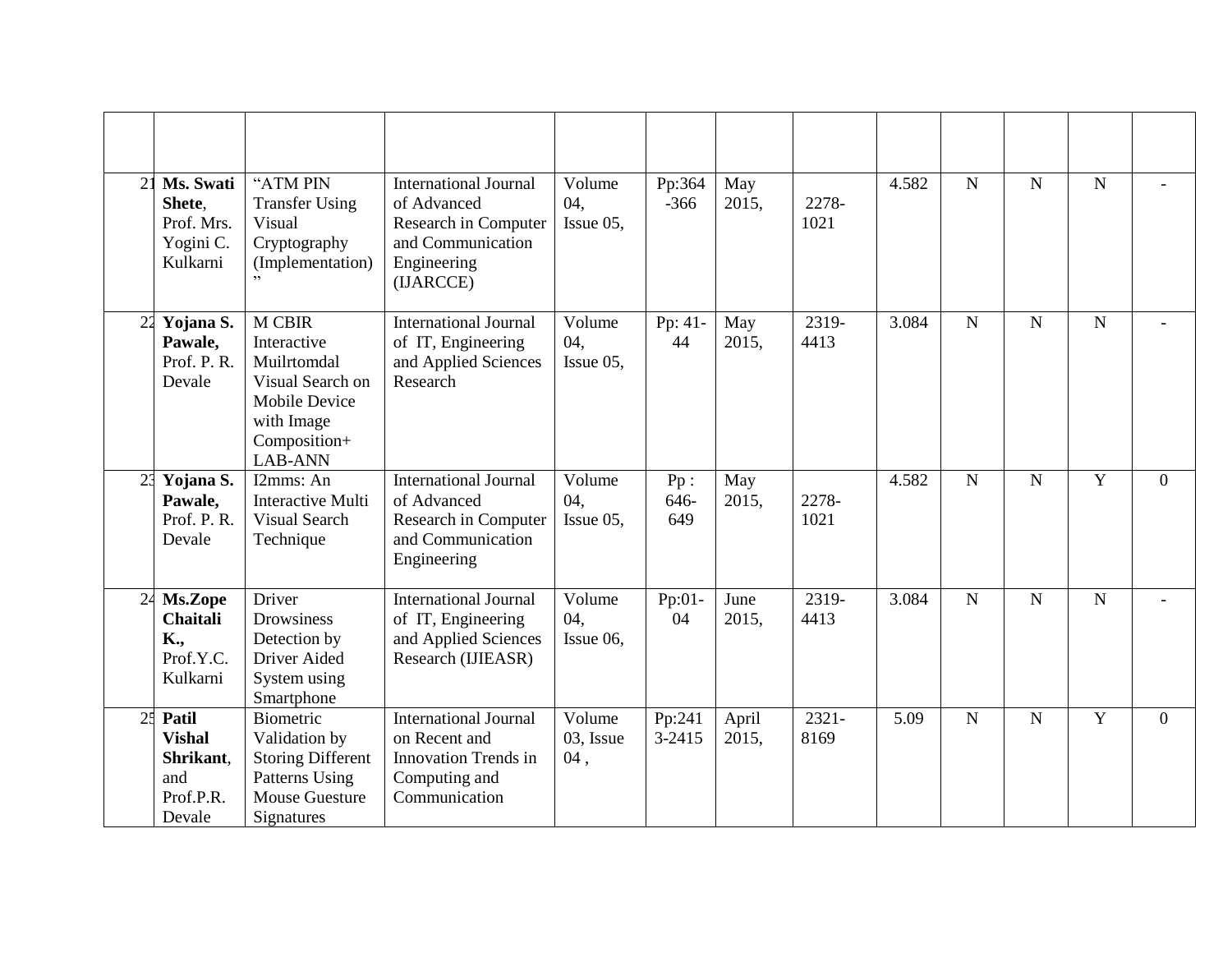| 2 <sub>6</sub> | Patil<br><b>Vishal</b><br>Shrikant,<br>and<br>Prof.P.R.<br>Devale | Implementation<br>of Mouse Gesture<br>Recognition                                                                                                       | <b>International Journal</b><br>on Recent and<br>Innovation Trends in<br>Computing and<br>Communication                     | Volume<br>03,<br>Issue $05$ , | Pp:340<br>$0 - 3403$ | May<br>2015,  | 2321-<br>8169 | 5.8            | $\overline{N}$ | $\mathbf N$ | ${\bf N}$      |                          |
|----------------|-------------------------------------------------------------------|---------------------------------------------------------------------------------------------------------------------------------------------------------|-----------------------------------------------------------------------------------------------------------------------------|-------------------------------|----------------------|---------------|---------------|----------------|----------------|-------------|----------------|--------------------------|
| 27             | Mr. R. G.<br>Raut.                                                | IDS by Using<br>Data Mining<br><b>Based on Class-</b><br><b>Association-Rule</b><br>Mining and<br>Genetic Network<br>Programming                        | <b>International Journal</b><br>on Recent and<br>Innovation Trends in<br>Computing and<br>Communication                     | Volume: 3<br>Issue: 6         | $3656 -$<br>3662     | June<br>2015  | 2321-<br>8169 | $\overline{0}$ | $\mathbf N$    | $\mathbf N$ | ${\bf N}$      | $\overline{\phantom{a}}$ |
| 28             | Prof. P. A.<br>Jadhav,<br><b>Azhar</b><br><b>Inamdar</b>          | Comprehensive<br>Study Effort in<br>Cloud<br>Computing: Fog<br>Computing<br>Approach                                                                    | <b>International Journal</b><br>of Recent and<br><b>Innovation Trands in</b><br>Computing and<br>Communication<br>(IJRITCC) | Volume<br>03, Issue<br>06,    | Pp:<br>3553-<br>3555 | June<br>2105, | 2321-<br>8169 | 5.84           | N              | ${\bf N}$   | ${\bf N}$      |                          |
| 2 <sup>5</sup> | Prof. $S.R.$<br>Idate,<br><b>Shweta</b><br>Shandilya              | Indoor<br>Localization and<br>Navigation<br><b>System Using</b><br>Smartphone                                                                           | <b>International Journal</b><br>of Advance Research<br>In Computer And<br>Communication<br>Engineering                      | Volume<br>04,<br>Issue 05,    | Pp:130<br>$-133,$    | May<br>2015   | 2278-<br>1021 | 4.582          | $\overline{N}$ | $\mathbf N$ | $\overline{N}$ |                          |
| 3 <sup>0</sup> | Prof. S.R.<br>Idate<br><b>Shweta</b><br><b>Shandilya</b>          | Survey on<br>Localization of<br>Smartphone User<br>in an Indoor<br>Enviornment<br>using WI-FI and<br>Navigation<br>through Layout<br>of the Floor Plans | <b>International Journal</b><br>of Innovative<br>Research in Computer<br>and Communication<br>Engineering                   | Volume<br>03.<br>Issue 05,    | Pp:378<br>4-3789     | May<br>2015,  | 2320-<br>9801 | 5.618          | N              | N           | ${\bf N}$      |                          |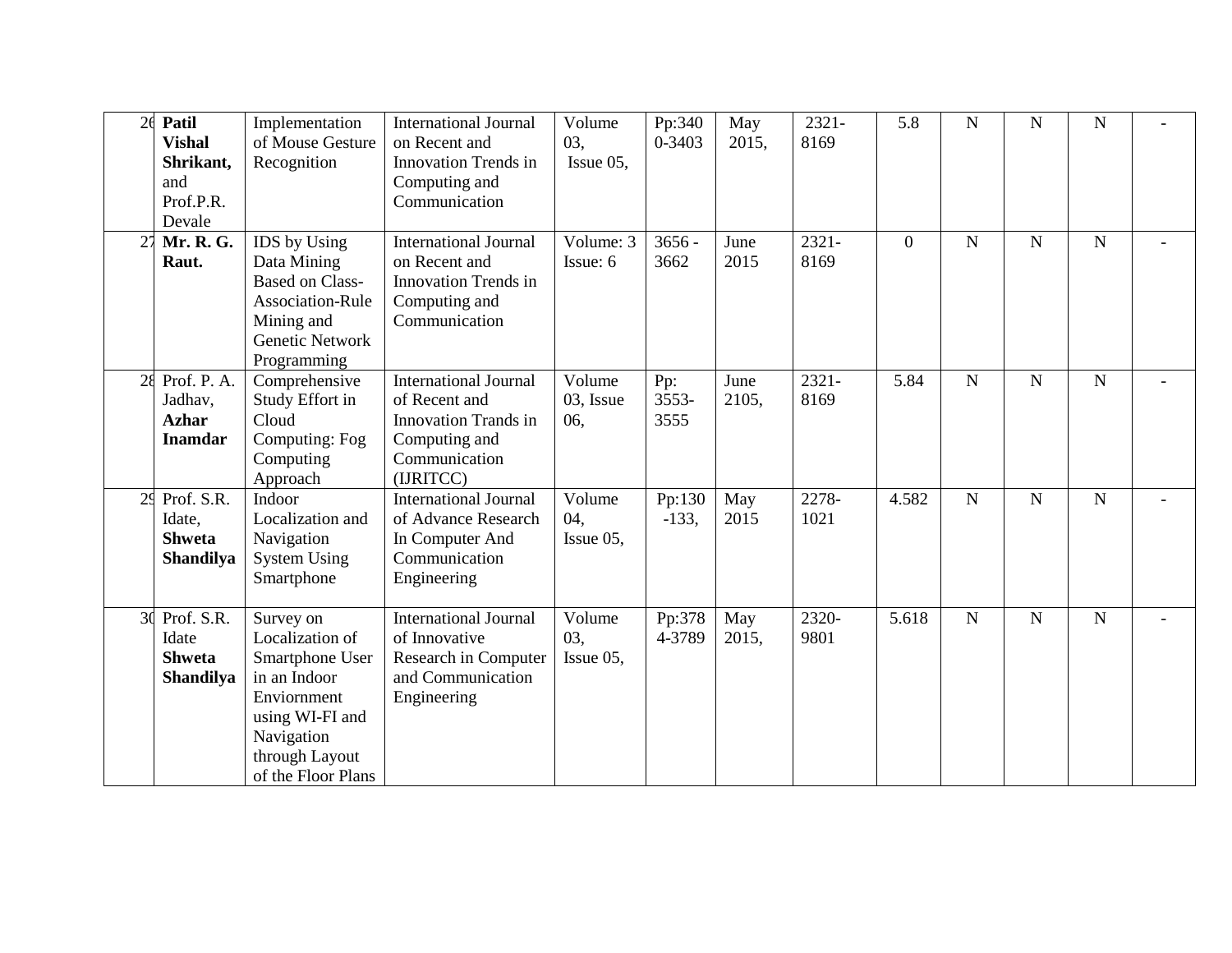| 3 <sup>1</sup> | Prof. S.R.<br>Idate.<br><b>Monika</b><br><b>Sharma</b>          | Passive Sensing<br>for User's<br>Activity<br>Inference by<br><b>Context Aware</b><br><b>Computing Using</b><br>Smartphone                                     | <b>International Journal</b><br>of Advance Research<br>in Computer and<br>Communication<br>Engineering      | Volume<br>04,<br>Issue 05, | Pp:134<br>$-137$   | May<br>2015,   | 2278-<br>1021 | 4.582          | $\mathbf N$ | ${\bf N}$   | ${\bf N}$   |                |
|----------------|-----------------------------------------------------------------|---------------------------------------------------------------------------------------------------------------------------------------------------------------|-------------------------------------------------------------------------------------------------------------|----------------------------|--------------------|----------------|---------------|----------------|-------------|-------------|-------------|----------------|
| 32             | Prof. $S.R.$<br>Idate<br><b>Monika</b><br><b>Sharma</b>         | Survey on<br><b>Context Based</b><br>Input of<br>Microenvironme<br>nt through<br>Sensors and<br>Inference of<br>Activity to Alert<br>Smartphone User          | <b>International Journal</b><br>of Innovative<br>Research in Computer<br>and Communication<br>Engineering ] | Volume<br>03,<br>Issue 05, | Pp:379<br>0-3796   | May<br>2015,   | 2320-<br>9801 | 5.618          | $\mathbf N$ | $\mathbf N$ | $\mathbf Y$ | $\overline{0}$ |
| 33             | Prof.<br>Y.C.Kulka<br>rni,<br><b>Jagruti</b><br><b>Mahure</b>   | An<br>Implementation<br>approach to the<br>detection of<br>faults in the<br>fabrics with the<br>help of image<br>processing<br>techniques in<br><b>MATLAB</b> | <b>International Journal</b><br>of Computer<br>Networking, Wireless<br>and Mobile<br>Communications.        | Volume<br>05,<br>Issue 03  | Pp: 1-8            | June<br>2015   | 2250-<br>1568 | 5.634<br>9     | $\mathbf N$ | $\mathbf N$ | $\mathbf N$ | $\overline{a}$ |
| 34             | <b>Prafull S.</b><br><b>Kadam</b><br>and<br>Pramod A.<br>Jadhav | Pattern based<br>user<br>authentication for<br>secure cloud<br>access and<br>storage                                                                          | <b>International Journal</b><br>of Recent Scientific<br>Research                                            | Volume 6,<br>Issue 4,      | pp.373<br>9-3743,  | April,<br>2015 | 0976-<br>3031 |                | $\mathbf N$ | $\mathbf N$ | Y           | 1              |
| 35             | Pawar<br>Sujata<br>and Idate<br>SR                              | <b>Mutation Testing</b><br><b>Using Mutation</b><br>Operators for C#<br>Programs                                                                              | <b>International Journal</b><br>of Advanced<br>Research in<br><b>Computer Science</b>                       | Volume 4,<br>Issue 7       | Pp:<br>672-<br>678 | July<br>2014   | 2277<br>128X  | $\overline{a}$ | $\mathbf N$ | $\mathbf N$ | $\mathbf Y$ | $\overline{2}$ |